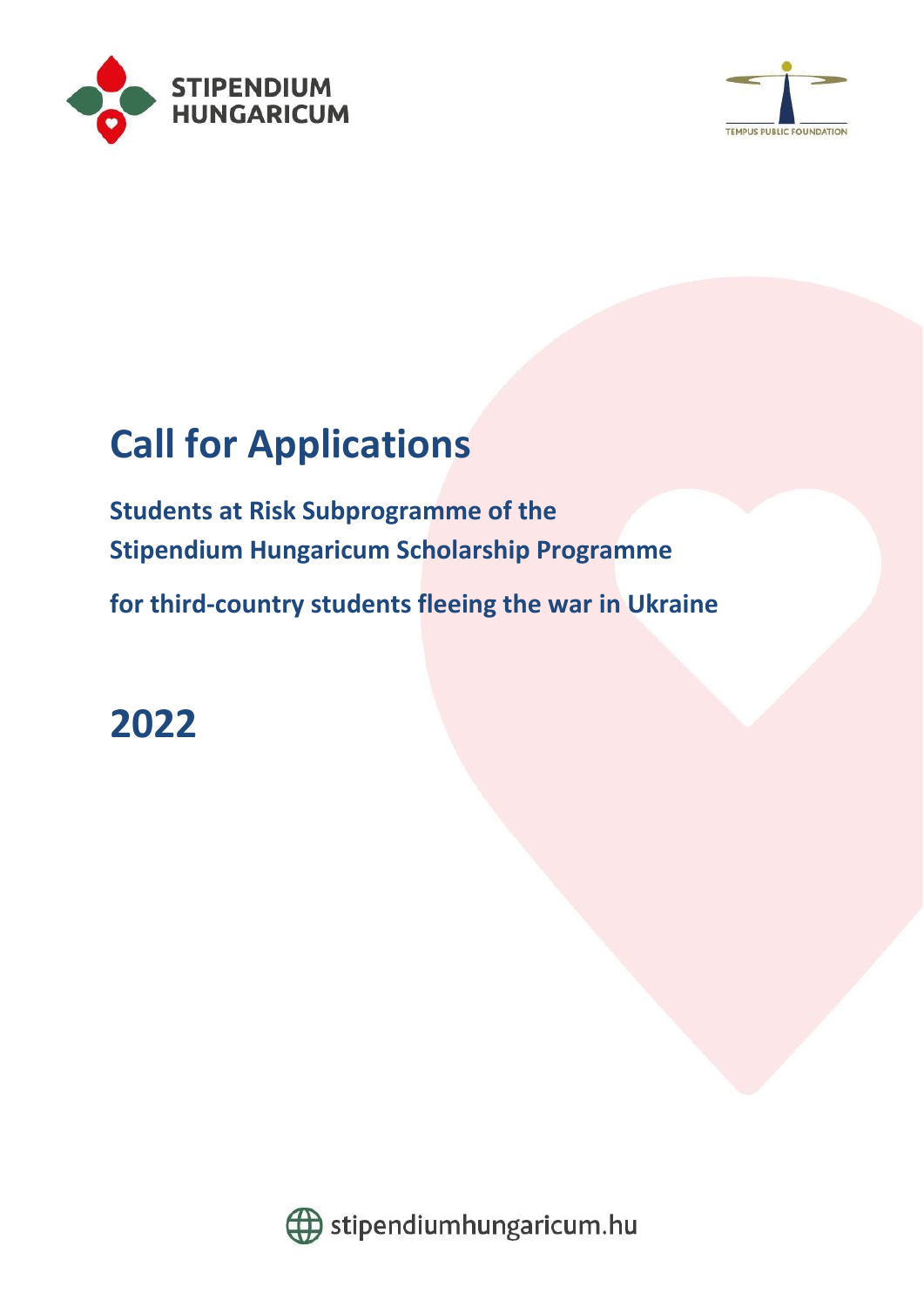| 1.2.2. For students who start their studies in Hungary in the Spring Semester of Academic Year |  |
|------------------------------------------------------------------------------------------------|--|
|                                                                                                |  |
|                                                                                                |  |
| 2. Provisions Covered by the Students at Risk Programme                                        |  |
|                                                                                                |  |
|                                                                                                |  |
|                                                                                                |  |
| 4. Available Study Fields, Study Programmes and Host Institutions. 9                           |  |
|                                                                                                |  |
|                                                                                                |  |
|                                                                                                |  |
|                                                                                                |  |
|                                                                                                |  |
|                                                                                                |  |
| 5.2. Application Documents to be submitted to Tempus Public Foundation  12                     |  |
|                                                                                                |  |
|                                                                                                |  |
| 5.2.3. Documents that are currently missing but could be collected later 15                    |  |
|                                                                                                |  |
|                                                                                                |  |
|                                                                                                |  |
|                                                                                                |  |
|                                                                                                |  |
|                                                                                                |  |
|                                                                                                |  |
|                                                                                                |  |
| 6.2.                                                                                           |  |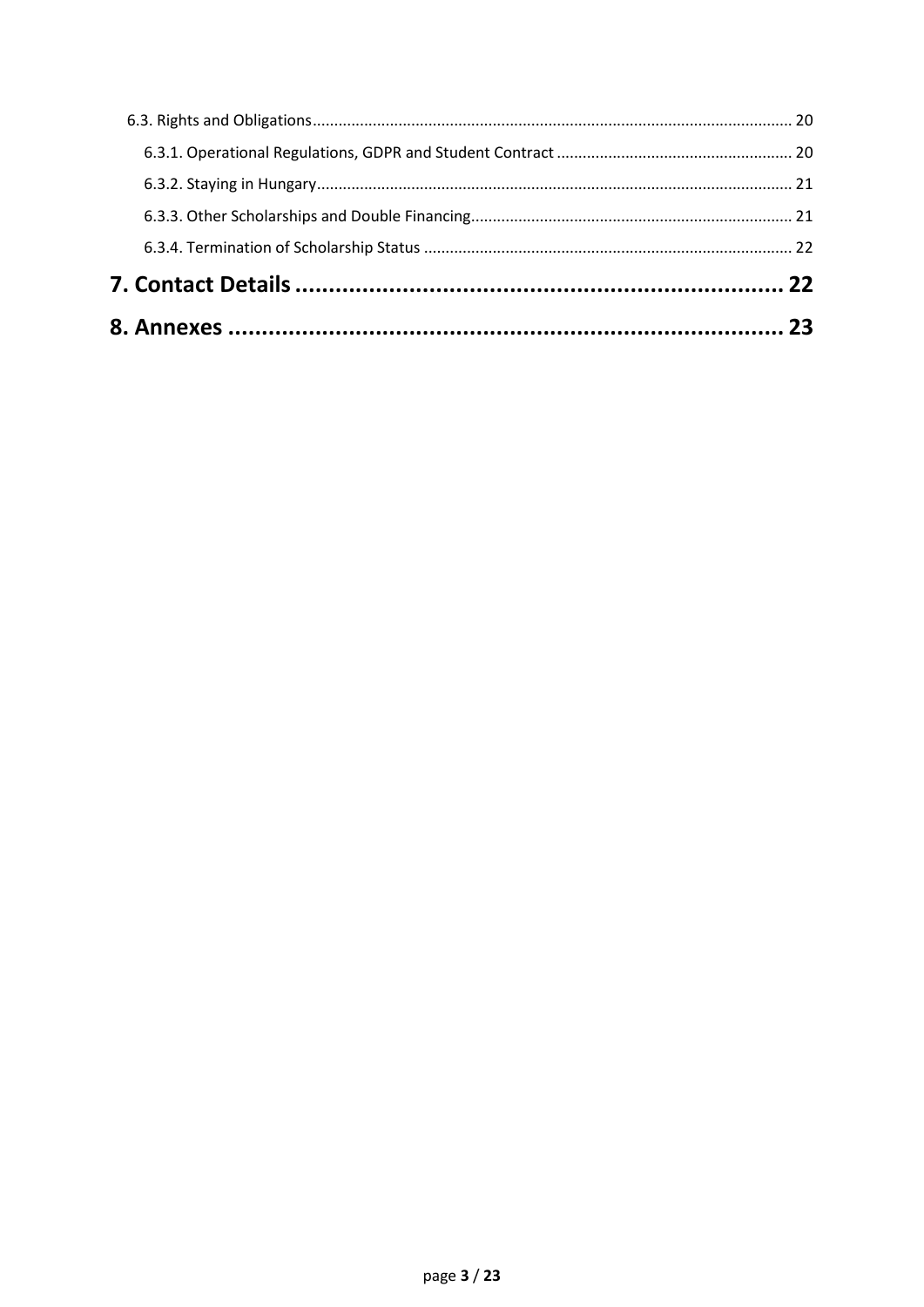#### **IMPORTANT NOTE TO APPLICANTS**

- 1. The Call for Applications of the Students at Risk Programme is subject to change during the application period. We suggest that all applicants follow our website.
- 2. This Call for Application is for third-country nationals only. In case you are a Ukrainian citizen, please consult [our website](https://stipendiumhungaricum.hu/studentsatrisk/) for another Call for Applications.
- 3. The Students at Risk Programme is **ONLY for students who started but could not complete their studies in Ukraine because they had to flee the ongoing war in Ukraine!** This condition is essential, and it is not going to change. Due to the humanitarian crisis, it is of utmost importance that these students at risk get enrolled in Hungary as soon as possible! The application of any other persons who are not fleeing the war in Ukraine slows down this enrolment process.

Due to this urgency and the seriousness of the situation, Tempus Public Foundation cannot accept any applications from persons who are NOT fleeing the war in Ukraine. A statement is part of the application package where the applicants need to declare that they are indeed fleeing the war in Ukraine.

**MAKING A FALSE STATEMENT RESULTS IN GETTING EXCLUDED FROM THE STIPENDIUM HUNGARICUM SCHOLARSHIP PROGRAMME FOR 10 YEARS!**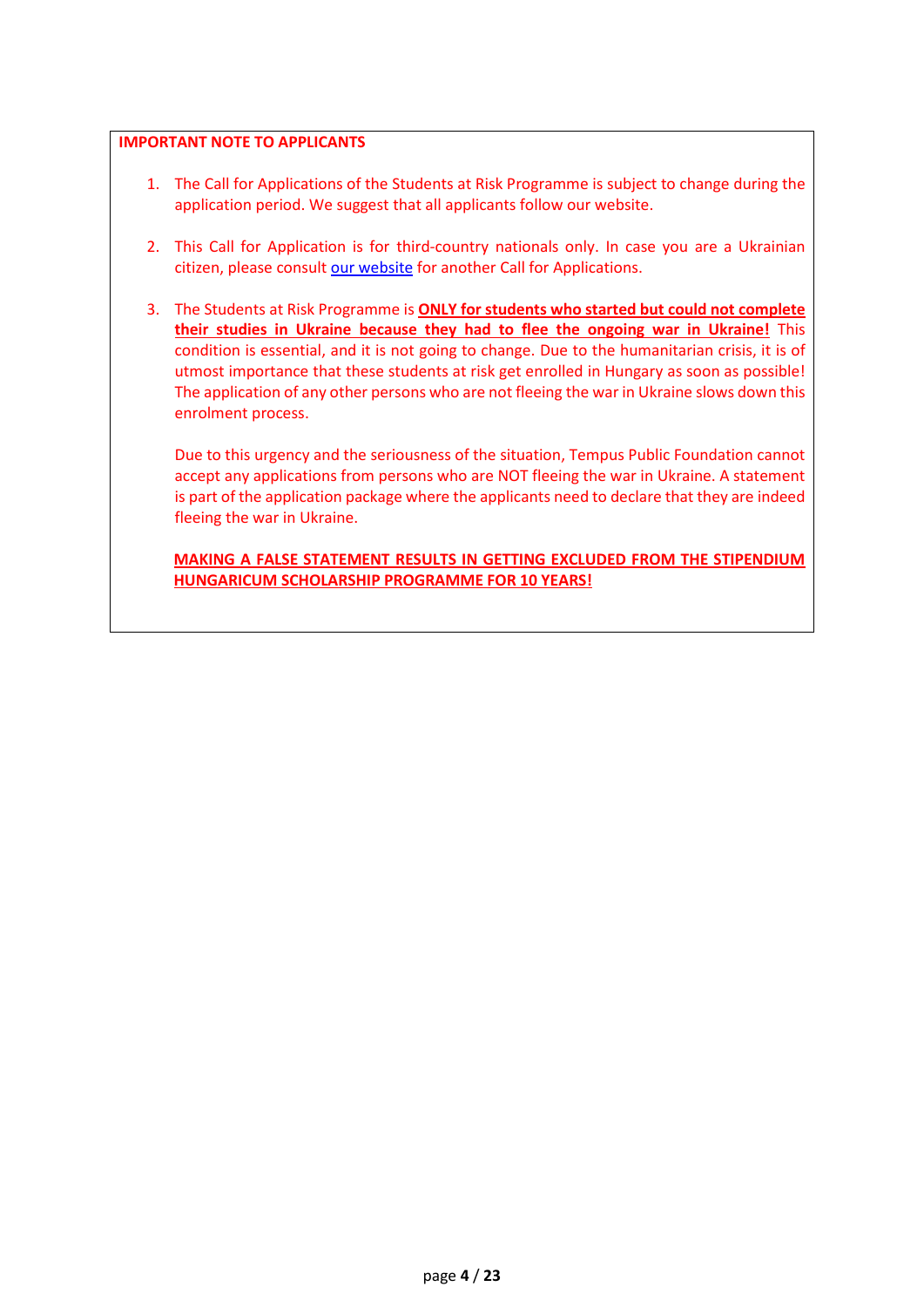## <span id="page-4-0"></span>**1. The Students at Risk Programme**

## <span id="page-4-1"></span>**1.1. Mission of the Programme**

The Students at Risk Programme is a subprogramme of the Stipendium Hungaricum Scholarship Programme and it is supervised by the Ministry of Foreign Affairs and Trade and managed by the Tempus Public Foundation. Its goal is to provide assistance to students and doctoral candidates whose studies or research are interrupted because of war, catastrophe, prosecution etc.

## <span id="page-4-2"></span>**1.2. Content of the Scholarship**

The Students at Risk Programme provides scholarships for studies in Hungary to students fleeing the war in Ukraine. The programme is available for Ukrainian and international students with Stipendium Hungaricum partner third-country citizenship who started their studies in Ukraine either as full-time or part-time students and **who had a student status at any recognised Ukrainian higher education institutions on 24 February 2022** (see section 3 for eligibility criteria).

#### **This Call for Applications is only for students with third-country citizenship!**

The Students at Risk Programme **supports full-time higher education studies leading to a degree**. However, as Academic Year 2021/2022 has already started, the students cannot be admitted to full degree studies at this point. Despite this, the Programme aims to support the students in this temporary period too before they can actually start their studies leading to a degree in Academic Year 2022/2023. For this reason, there are two different starting dates available (see next section).

#### <span id="page-4-3"></span>**1.2.1. Available Starting Dates**

There are two different starting dates when the students can enter the Students at Risk Programme and receive a scholarship. Approved students who left Ukraine can apply for scholarship studies

- ➢ **starting in the Spring Semester 2021/2022**. They receive the scholarship provisions from the time of enrolment (or from the time of approval for the scholarship – in case the student already enrolled in the last weeks). This is option is for those who remain in Hungary for the spring; including those who are currently staying in Hungary and those who already left but undertake to return to Hungary for the rest of the Spring Semester.
- ➢ who then **left or will leave Hungary** for the rest of the Spring Semester of Academic Year 2021/2022 (e.g., to return to their home countries) start their scholarship period in autumn 2022. They receive the scholarship provisions from the time of enrolment in autumn 2022.

Please choose your starting date carefully! If you currently reside outside of Hungary or the European Union, you need to take the length of the visa application process into consideration. You might encounter difficulties with enrolling in time if you apply to start in the Spring Semester.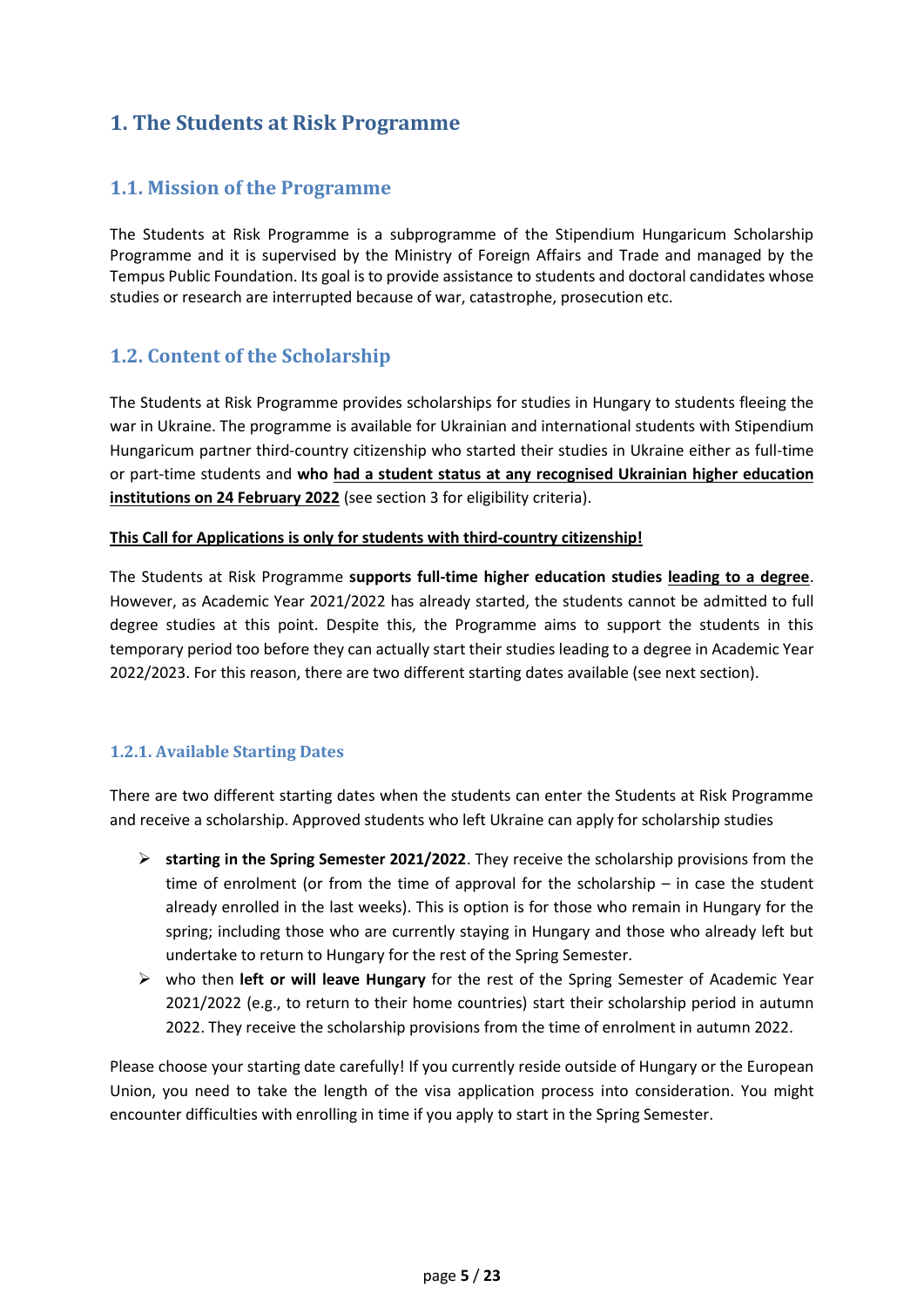The following table summarises the two options. For further details please see the following sections.

|                                | Students who start in the Spring                                                                                                                                                                                                                                                                                                                                                                                                                                                                                                                                                                                                                                                                                                                                                   | Students who start in the Autumn                                                                                                                                                    |
|--------------------------------|------------------------------------------------------------------------------------------------------------------------------------------------------------------------------------------------------------------------------------------------------------------------------------------------------------------------------------------------------------------------------------------------------------------------------------------------------------------------------------------------------------------------------------------------------------------------------------------------------------------------------------------------------------------------------------------------------------------------------------------------------------------------------------|-------------------------------------------------------------------------------------------------------------------------------------------------------------------------------------|
|                                | Semester of Academic Year 2021/2022                                                                                                                                                                                                                                                                                                                                                                                                                                                                                                                                                                                                                                                                                                                                                | Semester of Academic Year 2022/2023                                                                                                                                                 |
| until<br><b>August</b><br>2022 | The decision about the scholarship<br>Students do not receive a scholarship<br>application is made throughout April and<br>for the Spring Semester of Academic<br>right after the application deadline.<br>Year 2021/2022. Until May 2022, the<br>Scholarship holders start their scholarship<br>host institutions evaluate the previous<br>period as guest students and receive a<br>studies and recognise the credits and<br>scholarship for the rest of the Spring<br>qualifications that they can. The decision<br>Semester of Academic Year 2021/2022.<br>about the scholarship application is<br>made around the end of June.<br>Until May 2022, the host institutions<br>evaluate the previous studies<br>and<br>recognise the credits and qualifications<br>that they can. |                                                                                                                                                                                     |
| from<br>autumn<br>2022         | The students continue to receive a<br>scholarship. They are enrolled on a study<br>programme leading to a degree ("full<br>degree study programme").                                                                                                                                                                                                                                                                                                                                                                                                                                                                                                                                                                                                                               | Approved students receive a scholarship<br>status after enrolment. They<br>are<br>enrolled on a study programme leading<br>degree ("full degree<br>study<br>to<br>a<br>programme"). |

#### <span id="page-5-0"></span>**1.2.2. For students who start their studies in Hungary in the Spring Semester of Academic Year 2021/2022**

In April 2022, a decision is made about the scholarship application of those who wish to study in Hungary from the Spring Semester. See section 5.5. for details about the selection process.

For the rest of the Spring Semester, the scholarship holders have a student status at the Hungarian host university as full-time guest students. The host universities assist the scholarship holders with orientation programmes and support their integration with, e.g., student counselling, Hungarian language & culture courses, and English language preparatory courses. The scholarship holders undertake studies and take courses during this period – preferably earning credits related to their original study programmes in Ukraine. The host institutions handle the academic requests of the students fleeing the war very flexibly and on an individual basis in order to facilitate their academic advancement.

The Hungarian higher education institutions are going to assess and evaluate the professional background, experiences, and qualifications of the students until approximately the end of May 2022. The host institutions are also going to conduct the necessary **recognition procedures** regarding previous studies, credits, and qualifications. Based on the recognised credits, the higher education institutions decide in which class/year the students could continue their previous studies. Ideally, this would be the same year where the studies were suspended in Ukraine.

Selected students **continue their scholarship holder status; they enrol in a full-time study programme leading to a degree** ("full degree study programme"). The student status in the full degree programme starts from the Autumn Semester of Academic Year 2022/2023 or from the time of the Host Institution's decision about this (provided that the time of the decision is earlier than the start of the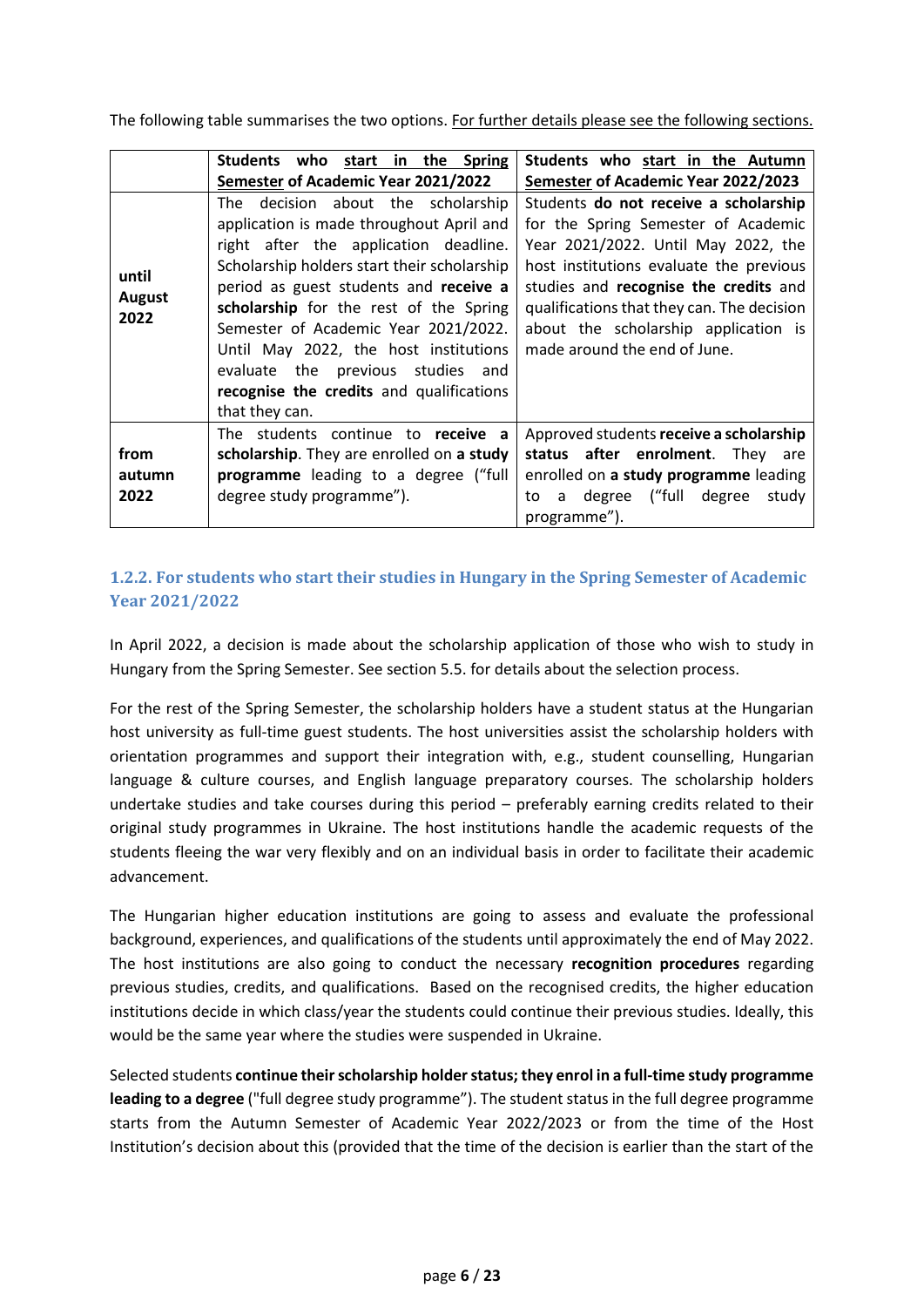Autumn Semester 2022/23). This study period leads to a degree; therefore, it is not a part-time or a so-called "credit mobility" possibility.

#### <span id="page-6-0"></span>**1.2.3. For students who only start their studies in Hungary in autumn 2022**

Students are not enrolled in the Spring Semester of Academic Year 2021/2022, therefore they **do not receive a scholarship** for this period.

However, the Hungarian higher education institutions are going to assess and evaluate the professional background, experiences, and qualifications of the students until approximately the end of May 2022. The host institutions are also going to conduct the necessary **recognition procedures** regarding previous studies, credits, and qualifications. Based on the recognised credits, the higher education institutions decide in which class/year the students could continue their previous studies. Ideally, this would be the same year where the studies were suspended in Ukraine.

Based on the result of the recognition and selection process, a decision is made about the scholarship application until the end of June 2022. See section 5.5. for details about the selection process.

Selected students **start their scholarship holder status; they enrol in a full-time study programme leading to a degree** ("full degree study programme"), starting in the Autumn Semester of Academic Year 2022/2023. This study period leads to a degree; therefore, it is not a part-time or a so-called "credit mobility" possibility.

## <span id="page-6-1"></span>**2. Provisions Covered by the Students at Risk Programme**

- ➢ **Tuition-free education**
	- exemption from the payment of tuition fee
- ➢ **Monthly stipend**
	- **for third-country citizens at bachelor's, master's, one-tier master's level:** monthly amount of HUF 43,700 (currently ca EUR 115) contribution to the living expenses in Hungary, for 12 months a year, until the completion of studies\*
	- at **doctoral level:** according to the current Hungarian legislation, the monthly amount of scholarship is HUF 140,000 (currently ca EUR 370 for the first phase of education (4 semesters) and HUF 180,000 (currently ca EUR 475) for the second phase (4 semesters) - for 12 months a year, until completion of studies.\* As a result, the amount of scholarship depends on which phase the Students at Risk scholarship holders enter the programme. Please see details in section 4.4.

#### ➢ **Accommodation contribution**

- free dormitory place or a contribution of HUF 40,000/month to accommodation costs for the whole duration of the scholarship period (Please note that if the student does not live in the dormitory, the HUF 40,000/month is a contribution to the rental costs, and in bigger cities – especially in the capital city – this contribution would not cover the full amount of rental costs.)
- ➢ **Medical insurance**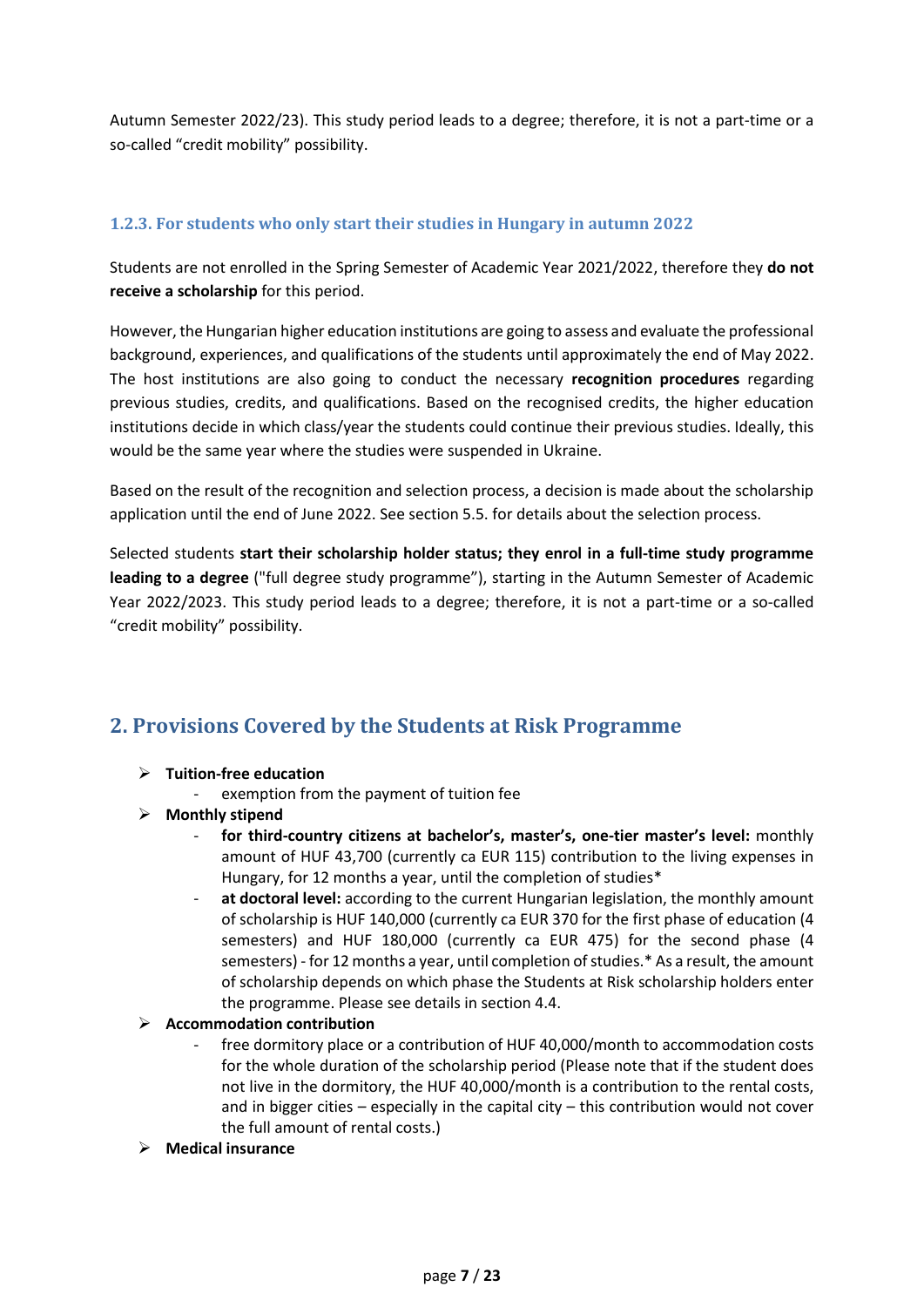health care services according to the relevant Hungarian legislation (Act LXXX of 1997, national health insurance card) and supplementary medical insurance for up to HUF 65,000 (currently ca EUR 170) a year/person

\* The monthly stipend and all other benefits are received until the end of the scholarship period, in accordance with the Operational Regulations and the Implementation Guide of the Programme. Conditions (such as an active student status) are detailed in the Operational Regulations and the Implementation Guide of the Programme.

Please bear in mind that these provisions are **only a contribution** to the living expenses of the scholarship holders. It means that they **do not fully cover all the costs of living,** and the students need to add their own financial resources in order to cover all living expenses in Hungary. All applicants are highly advised to check the expected living expenses both in Hungary and in the city that they wish to live in before applying; please do check our Cost of Living Calculator by clicking here: <http://www.studyinhungary.hu/living-in-hungary/menu/your-costs-of-living.html>

# <span id="page-7-0"></span>**3. Eligibility**

## <span id="page-7-1"></span>**3.1. Eligible Applicants**

Within this Call for Applications, the scholarship is available for those **who meet all of the following criteria**:

- ➢ those students who had **a student status at any recognised higher education institutions in Ukraine on 24 February 2022** and fled to Hungary because of the war in Ukraine,
- ➢ who are **citizens** (including dual citizenship, except for those who have Hungarian citizenship!) **of any of the countries involved in the Stipendium Hungaricum Scholarship Programme** (the Students at Risk Programme is a subprogramme of the Stipendium Hungaricum Scholarship Programme), except for Ukraine. (There is a separate Call for Applications for Ukrainian citizens). In this Call for Applications, the following countries are currently included:

Arab Republic of Egypt, Argentine Republic, Belize, Bosnia and Herzegovina, Democratic Republic of São Tomé and Príncipe, Democratic Socialist Republic of Sri Lanka, Federal Democratic Republic of Ethiopia, Federal Republic of Nigeria, Federative Republic of Brazil, Georgia, Islamic Republic of Iran, Islamic Republic of Pakistan, Japan, Kingdom of Cambodia, Kingdom of Morocco, Kingdom of Thailand, Kyrgyz Republic, Lao People's Democratic Republic, Lebanese Republic, Malaysia, Mongolia, Montenegro, Oriental Republic of the Uruguay, State of Palestine, People's Democratic Republic of Algeria, People's Republic of Bangladesh, People's Republic of China, Republic of Albania, Republic of Angola, Republic of Azerbaijan, Republic of Belarus, Republic of Botswana, Republic of Cabo Verde, Republic of Chile, Republic of Colombia, Republic of Costa Rica, Republic of Ecuador, Republic of Ghana, Republic of India, Republic of Indonesia, Republic of Iraq, Republic of Kazakhstan, Republic of Kenya, Republic of Korea, Republic of Kosovo, Republic of Liberia, Republic of Maldives, Republic of Mali, Republic of Moldova, Republic of Namibia, Republic of North Macedonia, Republic of Panama, Republic of Paraguay, Republic of Peru, Republic of Rwanda, Republic of Serbia, Republic of Seychelles, Republic of Sierra Leone, Republic of Singapore, Republic of South Africa, Republic of Sudan, Republic of the Marshall Islands, Republic of the Philippines, Republic of the Union of Myanmar, Republic of Tajikistan,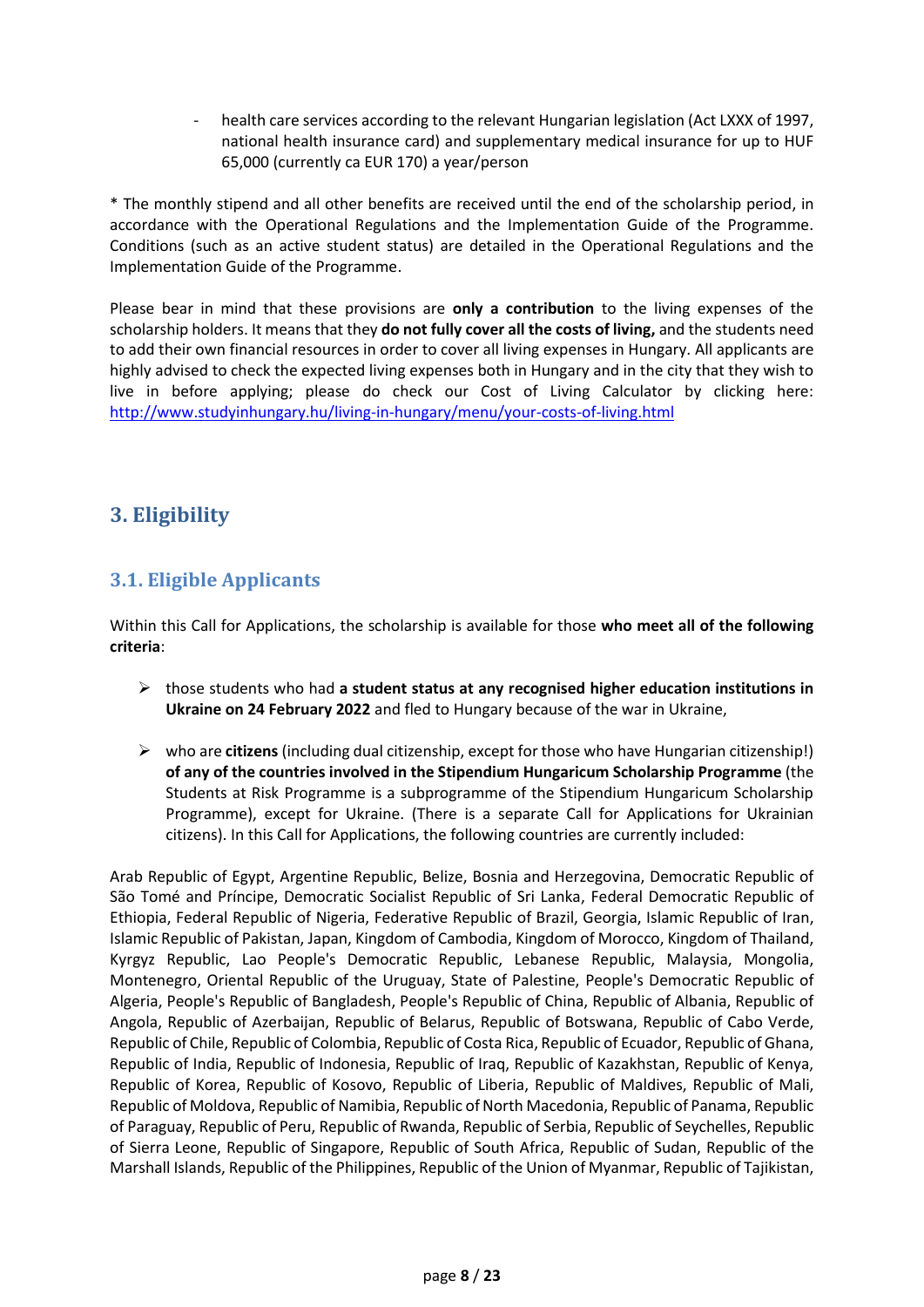Republic of Turkey, Republic of Uganda, Republic of Uzbekistan, Republic of Yemen, Russian Federation, Saint Lucia, Socialist Republic of Vietnam, State of Eritrea, State of Israel, State of Kuwait, Sultanate of Oman, Syrian Arab Republic, Taiwan, The Hashemite Kingdom of Jordan, Tunisian Republic, Turkmenistan, United Arab Emirates, United Mexican States, United Republic of Tanzania.

## <span id="page-8-0"></span>**3.2. Non-eligibility**

**Applications will not be considered in the following cases:**

- ➢ **Hungarian citizens, including those with dual citizenships**
	- Please note that this requirement is not only for applicants but for scholarship holders as well; it means that, e.g., the scholarship status automatically ends if the Scholarship Holder obtains Hungarian citizenship during the studies in Hungary.
- ➢ **Applicants born after 31 August 2004** (= applicants under 18 years old as of 31 August 2022),
- ➢ Those **former Stipendium Hungaricum scholarship holders** who were awarded a scholarship for **full degree** studies and who are now re-applying for full degree studies in the **same cycle** of education (bachelor, master, one-tier master level).
	- Therefore, those Stipendium Hungaricum scholarship holders can apply for the programme who apply to different study levels, e.g., bachelor-level scholarship holders can apply for master or one-tier master studies.
	- Please note that it is only possible to re-apply for full degree scholarship studies in the same cycle of education if the former Stipendium Hungaricum Scholarship Holder was previously awarded partial (exchange) studies. Even in this case, the length of the full degree scholarship shall be reduced by the length of the previous partial (exchange) studies.

# <span id="page-8-1"></span>**4. Available Study Fields, Study Programmes and Host Institutions**

## <span id="page-8-2"></span>**4.1. Study Fields and Study Programmes**

Within this Call for Applications, ONLY the following study fields are available for third-country citizens:

- ➢ **Economic Science,**
- ➢ **Engineering Science,**
- ➢ **Computer Science and Information Technology,**
- ➢ **Natural Science,**
- ➢ **Agricultural Science,**
- ➢ **Medical and Health Science**
- ➢ **and the Conductive Education study programme**

The approved Students at Risk scholarship holders can continue their studies from autumn 2022 on **the study programmes that are offered in the Stipendium Hungaricum Scholarship Programme** (the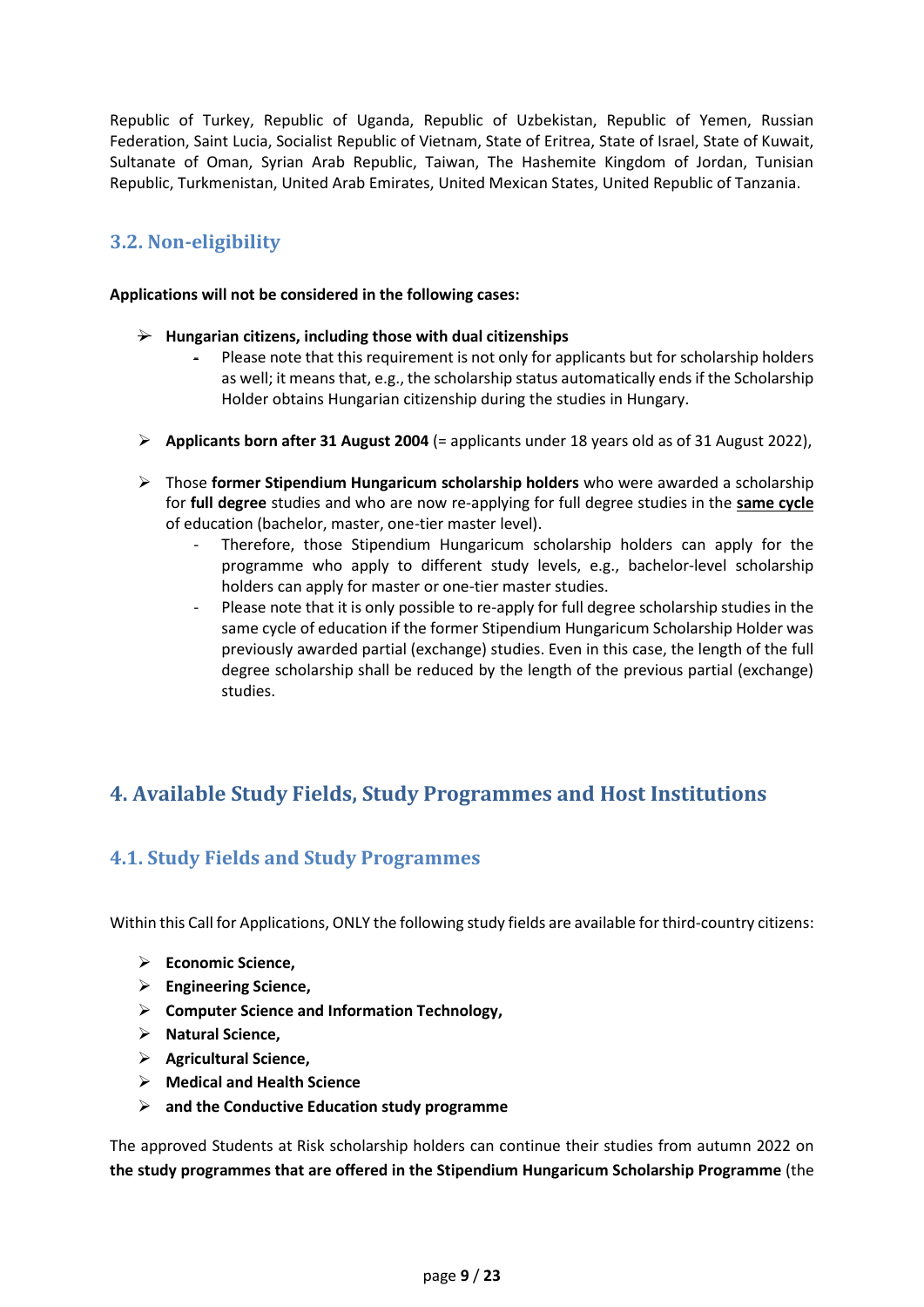Students at Risk Programme is a subprogramme of the Stipendium Hungaricum Scholarship Programme). The applicants fleeing the war in Ukraine can apply for any study programmes **that belong to the study fields listed above**, regardless of the territorial restrictions that exist in the Stipendium Hungaricum Scholarship Programme.

**The list and description of the available full degree study programmes can be browsed in the application system: [https://apply.stipendiumhungaricum.hu/courses/search/.](https://apply.stipendiumhungaricum.hu/courses/search/)**

Following this link, the applicants can check the general entry requirements too; however, the professional requirements can be expected to be different for Students at Risk participants who start their Hungarian studies in a higher class than the first year.

Based on the result of the recognition process of previous studies and the selection process (see section 5.5. for details), the students may

- 1. continue their studies in the original study programme started in Ukraine, or
- 2. if the original study programme is not available, then in the study programme that is the closest match for the original, or
- 3. continue their studies at any other study programmes where they meet the entry requirements based on any previous, recognised studies.

#### **Important note for applicants about medical programmes:**

The field of medical studies is one of the most competitive study fields for scholarship applicants in Hungary due to the very high number of students, applications, and the limited number of places.

## <span id="page-9-0"></span>**4.2. Hungarian Higher Education Institutions**

The Students at Risk scholarship holders can continue/start their studies from autumn 2022 at **any host institutions that are involved in the Stipendium Hungaricum Scholarship Programme** (the Students at Risk Programme is a subprogramme of the Stipendium Hungaricum Scholarship Programme) and offer the study fields eligible for third-country nationals.

**The list and description of the available host institutions can be browsed in the application system: [https://apply.stipendiumhungaricum.hu/courses/search/.](https://apply.stipendiumhungaricum.hu/courses/search/)**

It is also possible that, after fleeing the war, some applicants have already contacted a host university and received a Letter of Acceptance or that they have already enrolled and have a Certificate of Student Status too. These documents also help to speed up the evaluation process and the decision. If you have these documents, please upload them to the online system in case it is from a higher education institution that is involved in the Programme.

The students can only apply for one higher education institution.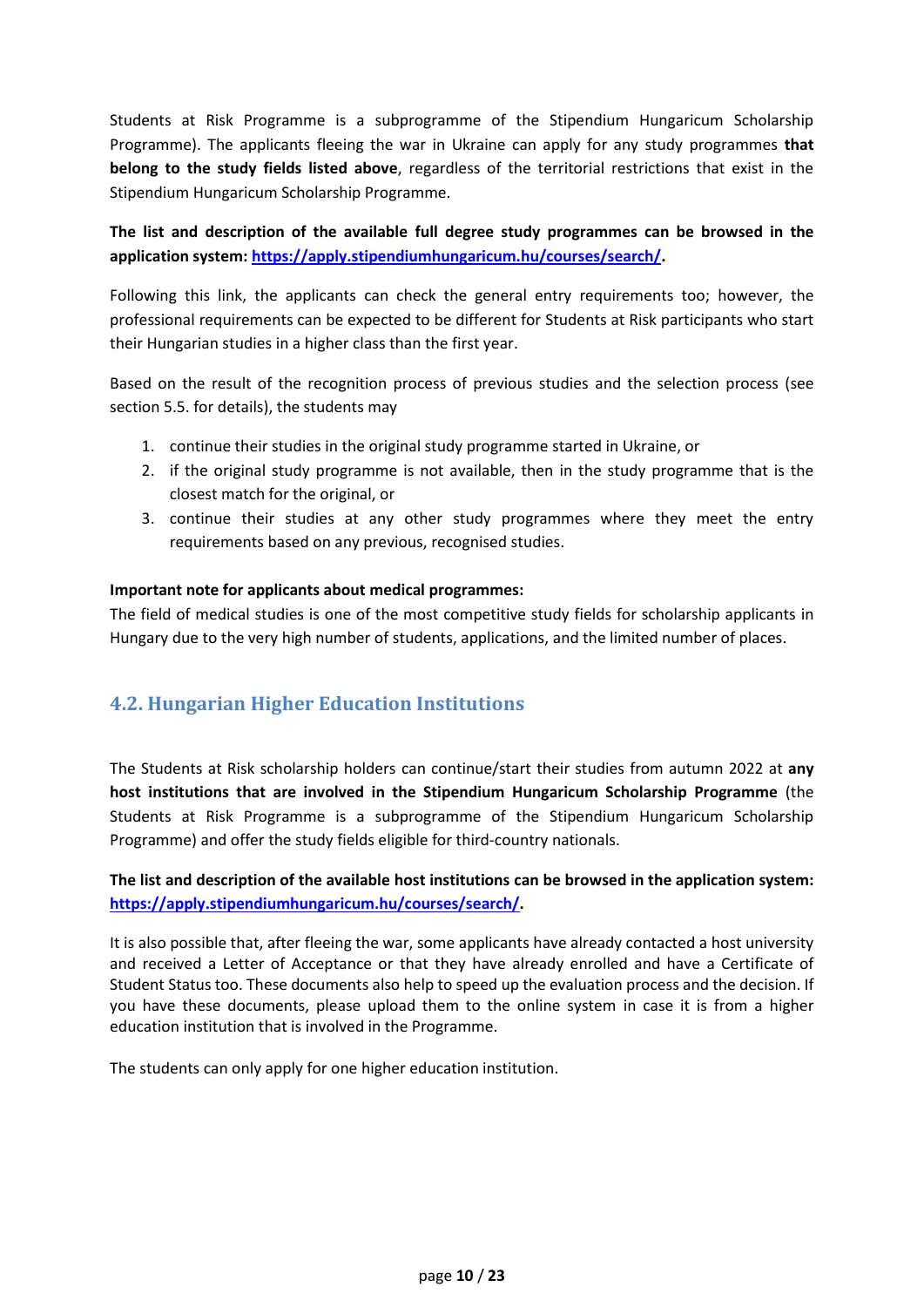## <span id="page-10-0"></span>**4.3. Language of Education**

Students at Risk applicants can apply for studies **in the English language and other foreign languages**. The majority of study programmes are offered in the English language but some of them are, e.g., in the French or German language. The language of education for each study programme can also be checked in the application system.

The scholarship holders shall have a level of proficiency in the language of education as required by the Host Institution. Please visit the online application system [\(https://apply.stipendiumhungaricum.hu/\)](https://apply.stipendiumhungaricum.hu/) to see the exact language criteria for each study programme.

Studies in Hungarian language are not available for third-country Students at Risk applicants.

## <span id="page-10-1"></span>**4.4. Study Levels**

The Students at Risk scholarships are available for bachelor's, master's, one-tier master's and doctoral level full degree studies (regardless of the starting date of the scholarship period).

| Degree programmes          | Whole duration for those who<br>start as first-year students* | <b>Qualifications at the end of</b><br>the study programme |
|----------------------------|---------------------------------------------------------------|------------------------------------------------------------|
| <b>Bachelor programmes</b> | 2-4 years                                                     | BA or BSc degree                                           |
| <b>Master programmes</b>   | $1.5-2$ years                                                 | MA or MSc degree                                           |
| One-tier master programmes | 5-6 years                                                     | MA or MSc degree                                           |
| <b>Doctoral programmes</b> | $2+2$ years                                                   | Doctoral degree                                            |

\*This is the duration of study programmes in the Hungarian higher education. If the Students at Risk scholarship holders start their full degree studies in autumn 2022 as second-year, third-year or higher year students, naturally, the duration of the study programme is going to be shorter than indicated above.

#### **Note about one-tier master's programmes:**

In the Hungarian education system, one-tier master's programmes cover both the bachelor and the master level of studies; therefore, it is an undivided master's programme that results in a master's degree. These one-tier programmes are offered in specific study fields such as general medicine, pharmacy, dentistry, architecture, law, veterinary surgery, forestry engineering, etc.

#### **Note about doctoral programmes:**

In Hungary, the duration of doctoral programmes is 8 semesters. Doctoral programmes are divided into two different phases: the first phase (4 semesters) is for professional training and research, while the second phase (4 semesters) is for research and dissertation. At the end of the first 4 semesters, doctoral students are obliged to take a complex exam, where the educational and research progress of the student is evaluated. Doctoral students can only continue with the second phase of their studies upon the successful completion of the complex exam. The amount of the monthly stipend is different in the two phases of doctoral programmes. Please see section 2. about financial details.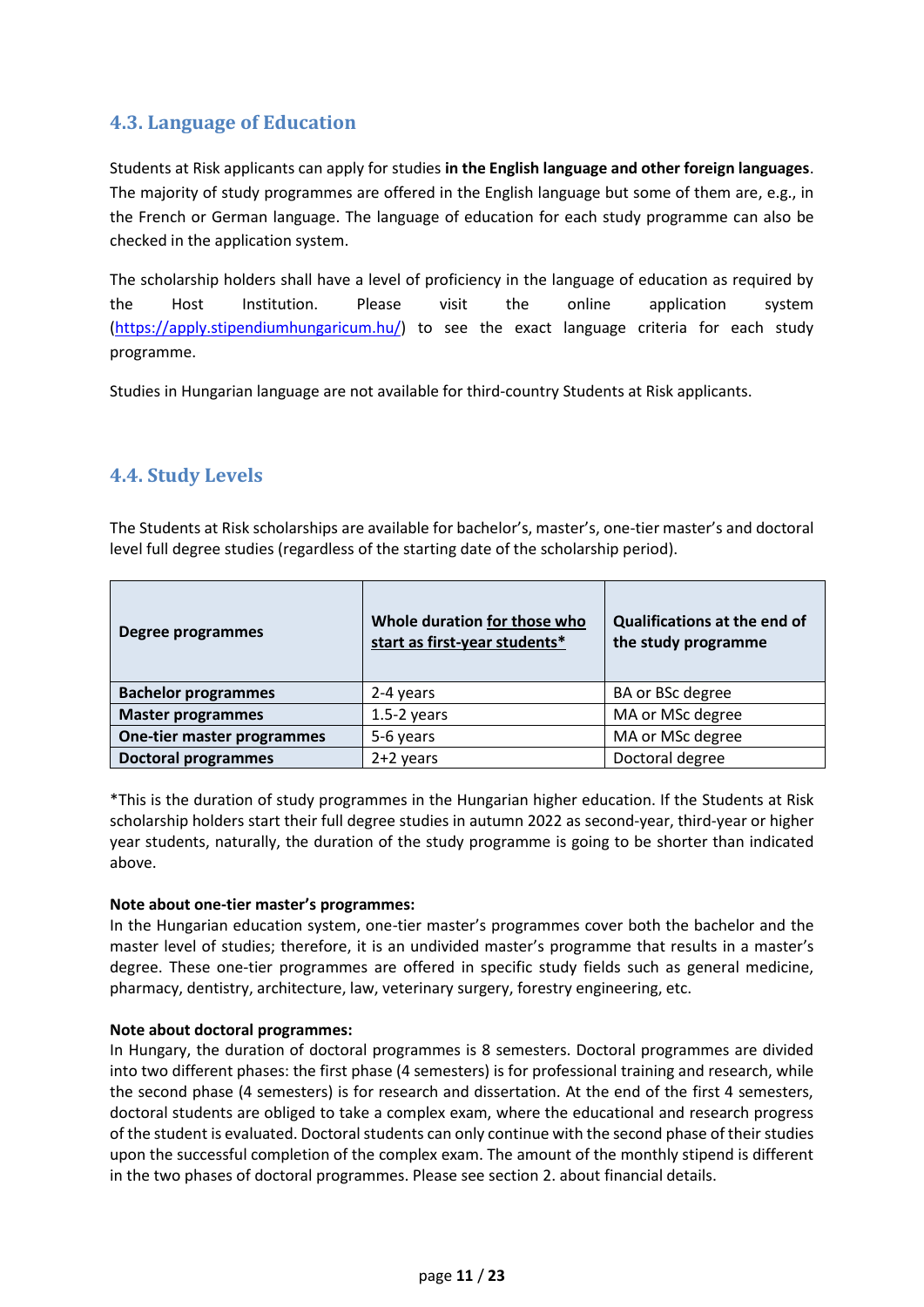# <span id="page-11-0"></span>**5. The Application Process**

## <span id="page-11-1"></span>**5.1. Application Timeline**



For more details, see the Flow Chart of the application process in section 5.4.

## <span id="page-11-2"></span>**5.2. Application Documents to be submitted to Tempus Public Foundation**

#### <span id="page-11-3"></span>**5.2.1. Basic Application Documents and Replacement Documents**

The following types of documents need to be uploaded to the online application system. **Please note that only files with a maximum size of 4 MB can be uploaded.**

**As the scholarship is for students fleeing the war in Ukraine, there could be documents (e.g., school certificates, transcripts) that are missing because they were left in Ukraine. For this reason, the applicants are asked to upload as many documents as possible that could provide credible evidence about previous studies and grades (see details below).**

Also, the universities are going to conduct the recognition process throughout spring, until about the end of May. The host universities selected on the application form have continuous and direct access to the online application system so that they can check documents at any time. If – after submitting the application package until the deadline – **the applicant manages to find further documents that could confirm their academic history, records, or language proficiency, it is important to forward these documents to the host university.** The application surface is planned to stay open so that new documents can be uploaded (however data previously uploaded cannot be changed), therefore any new documents should be uploaded in the application system (unless the university has a different protocol).

| <b>Application Documents</b>   | <b>Details</b>                                                                                                                                                                                          | If you are unable to upload this<br>type of document because it is lost<br>due to fleeing the war |
|--------------------------------|---------------------------------------------------------------------------------------------------------------------------------------------------------------------------------------------------------|---------------------------------------------------------------------------------------------------|
| <b>Online application form</b> | The applicants must fill out and save all<br>requested information on the online<br>application form in English or Hungarian,<br>including the attachment of a recent<br>photo (no older than 2 years). | Not relevant. All applicants need to<br>fill out the online application form.                     |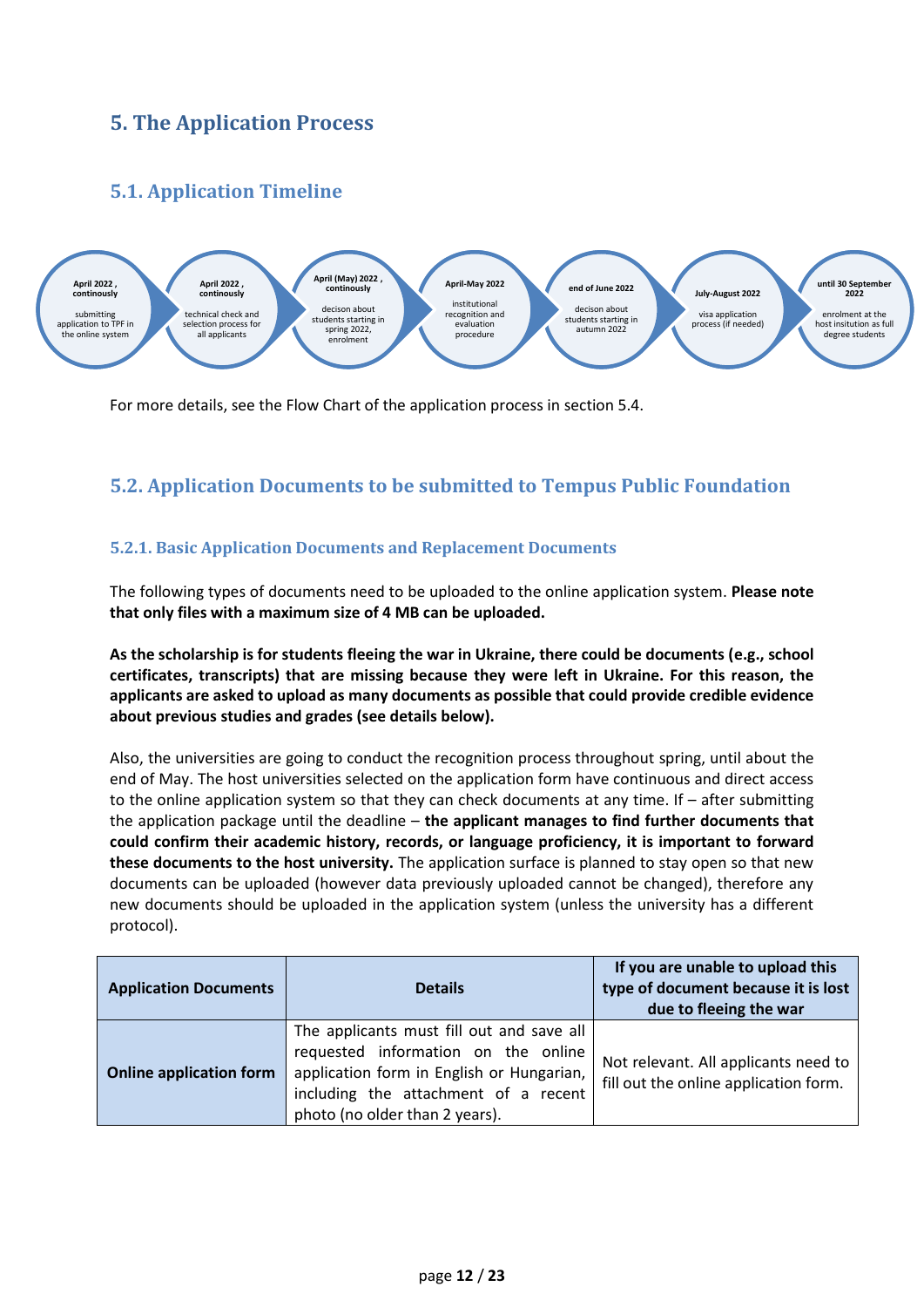| <b>Application Documents</b>                                                                                                  | <b>Details</b>                                                                                                                                                                                                                                                                                                                                                                                                                                                     | If you are unable to upload this<br>type of document because it is lost<br>due to fleeing the war                                                                                                                                                                                                                                                           |
|-------------------------------------------------------------------------------------------------------------------------------|--------------------------------------------------------------------------------------------------------------------------------------------------------------------------------------------------------------------------------------------------------------------------------------------------------------------------------------------------------------------------------------------------------------------------------------------------------------------|-------------------------------------------------------------------------------------------------------------------------------------------------------------------------------------------------------------------------------------------------------------------------------------------------------------------------------------------------------------|
| Letter about future<br>study plans in Hungary                                                                                 | Minimum 1-page-long letter written in<br>English, Hungarian or the language of the<br>selected study programme about future<br>study plans and how they are relevant to<br>previous studies. If you are a doctoral-<br>level student, this letter should include<br>your research plans. The letter should be<br>inserted to the section of the online<br>application system called "Motivation".                                                                  | Not relevant. All applicants need to<br>include this in the online application<br>system.                                                                                                                                                                                                                                                                   |
| <b>Proof of student status</b><br>at a recognised higher<br>education institution in<br><b>Ukraine on 24 February</b><br>2022 | If the applicant has a Certificate of Student<br>document<br>should<br>Status,<br>this<br>be<br>uploaded. If the applicant does not have a<br>Certificate of Student<br>Status,<br>any<br>documents can be submitted that provide<br>credible evidence of student status in<br>Ukraine on 24 February 2022, such as the<br>official documents or emails received<br>from the Ukrainian university, in some<br>cases the copy of the Ukrainian student<br>card etc. | Not relevant. All applicants need to<br>sign the "Statement about Eligibility<br><b>Students</b><br>for<br>the<br>Risk<br>at<br>Programme" (see below).                                                                                                                                                                                                     |
| <b>School certificates</b>                                                                                                    | Ideally, this would be the copy of a<br>secondary school graduation certificate or<br>equivalent for bachelor level studies, a<br>bachelor's degree certificate or equivalent<br>for master level studies and a master's<br>degree certificate or equivalent for<br>doctoral-level<br>studies.<br>However,<br>if<br>missing, any other documents should be<br>uploaded that provide credible evidence.                                                             | Not relevant. Information about<br>previous studies and qualifications<br>online<br>requested<br>on<br>the<br>is<br>application form. All applicants<br>need to sign the "Statement for<br>Application"<br>accepting that<br>all<br>information submitted is accurate<br>and true, therefore this will count as<br>a statement about qualifications.        |
| <b>Transcript of Records</b>                                                                                                  | Ideally, this would be the transcript of<br>records regarding all academic semesters<br>or school years completed during previous<br>studies. If missing or partly missing, any<br>other documents should be uploaded that<br>provide credible evidence.                                                                                                                                                                                                           | If missing, applicants should make a<br>list of previous academic records<br>with as many details as possible.<br>This document should be submitted<br>to the online application system.                                                                                                                                                                    |
| <b>Copy of Passport</b>                                                                                                       | If the applicant has a passport, upload the<br>scanned copy of the page which contains<br>the personal data<br>and<br>both<br>the<br>photograph of the applicant.                                                                                                                                                                                                                                                                                                  | If the applicant does not have/lost<br>the passport, upload any official<br>document(s) received by the official<br>authorities (such as the National<br>Directorate-General<br>for<br>Aliens<br>Policing<br>Hungary<br>the<br>in<br>or<br>Hungarian border police). If the<br>applicant has a valid national ID<br>card, a copy should be uploaded<br>too. |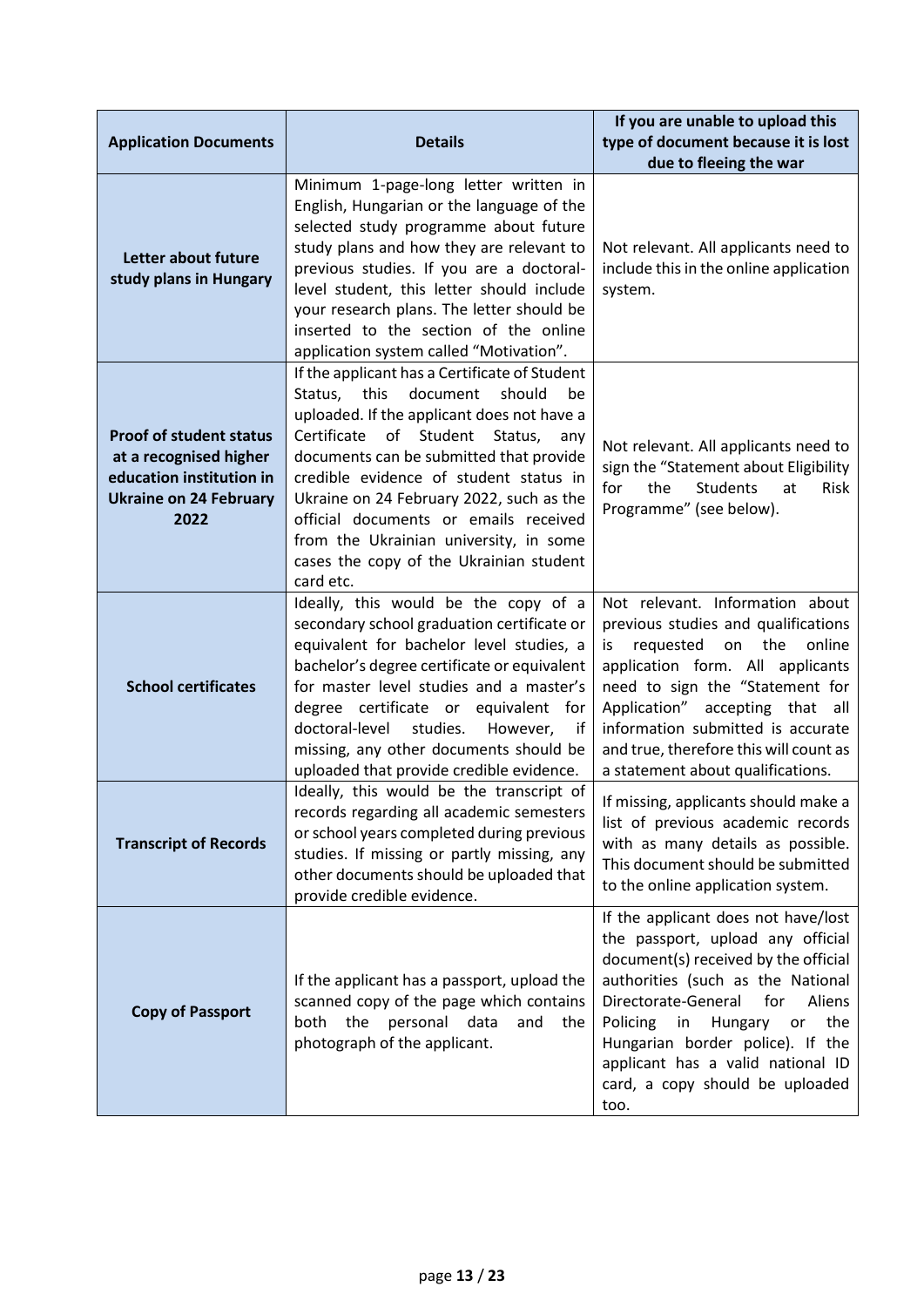| <b>Application Documents</b>                                                                 | <b>Details</b>                                                                                                                                                                                                                                                                                                                                                                                                                                                                                                                                                                                                 | If you are unable to upload this<br>type of document because it is lost<br>due to fleeing the war                                                                                                                                                                                                                                                                                    |
|----------------------------------------------------------------------------------------------|----------------------------------------------------------------------------------------------------------------------------------------------------------------------------------------------------------------------------------------------------------------------------------------------------------------------------------------------------------------------------------------------------------------------------------------------------------------------------------------------------------------------------------------------------------------------------------------------------------------|--------------------------------------------------------------------------------------------------------------------------------------------------------------------------------------------------------------------------------------------------------------------------------------------------------------------------------------------------------------------------------------|
| <b>Proof of language</b><br>proficiency                                                      | Documents that provide credible evidence<br>that the applicant's level of language<br>proficiency meets the minimum level<br>determined by the Host Institution.<br>Ideally, this would be a copy of a language<br>exam. A language exam is not needed if<br>the applicants completed any previous<br>studies in the same language as the<br>language of the chosen Hungarian study<br>programme (for example, if the official<br>language of the high school was English<br>because it is an official language in the<br>home country of the student). See section<br>4.3. for general language requirements. | If missing, the host institutions will<br>assess the level of language<br>proficiency of the applicants.<br>If the language of the chosen study<br>programme in Hungary is the same<br>as the language of the study<br>(but<br>programme<br>started<br>not<br>finished) in Ukraine, if possible,<br>please also upload any document(s)<br>that provide credible evidence of<br>this. |
| <b>Statement about</b><br><b>Eligibility for the</b><br><b>Students at Risk</b><br>Programme | All applicants need to fill out, sign and<br>upload the "Statement about Eligibility for<br>the Students at Risk Programme". The<br>statement should be made on the form<br>provided: download <b>Annex 4</b> which<br>contains the form that should be used.                                                                                                                                                                                                                                                                                                                                                  | Not relevant. All applicants need to<br>submit the signed statement.                                                                                                                                                                                                                                                                                                                 |
| <b>Statement for</b><br><b>Application</b>                                                   | All applicants need to accept and sign the<br>for<br>Application". The<br>"Statement<br>statement should be made on the form<br>provided: download <b>Annex 2</b> which<br>contains the form that should be used.                                                                                                                                                                                                                                                                                                                                                                                              | Not relevant. All applicants need to<br>submit the signed statement.                                                                                                                                                                                                                                                                                                                 |

**Please note that, in accordance with the General Data Protection Regulation (GDPR) in European Union law, the applicants need to give their consent regarding data protection and accept our Privacy Policy in order to be able to submit the application. This consent appears in the system after registration as well as the Privacy Policy – that is als[o Statement for](#page-22-3)** Application [Annex 3](#page-22-3)**.** 

#### <span id="page-13-0"></span>**5.2.2. Optional documents**

| <b>Application Documents</b>                                                                                                                                                 | <b>Details</b>                                                                                                                                                                                                                                                                                                             |
|------------------------------------------------------------------------------------------------------------------------------------------------------------------------------|----------------------------------------------------------------------------------------------------------------------------------------------------------------------------------------------------------------------------------------------------------------------------------------------------------------------------|
| <b>Letter of Acceptance or</b><br><b>Certificate of Student</b><br>Status issued by a<br><b>Hungarian higher</b><br>education institution                                    | If the applicant has already contacted a Hungarian Host Institution and<br>received a Letter of Acceptance, please upload this document. If the student<br>has already enrolled at a Hungarian higher education institution after fleeing<br>the war and has a Certificate of Student Status, please upload this document. |
| <b>Translation of all/any</b><br>application documents<br>that are not in English,<br>Hungarian or in the<br>language of the selected<br><b>Hungarian study</b><br>programme | This is not a requirement, however, if the applicant has any translations about<br>the application document(s) that are in a language different from English,<br>Hungarian or the language of the selected Hungarian study programme,<br>please also upload these to the online system.                                    |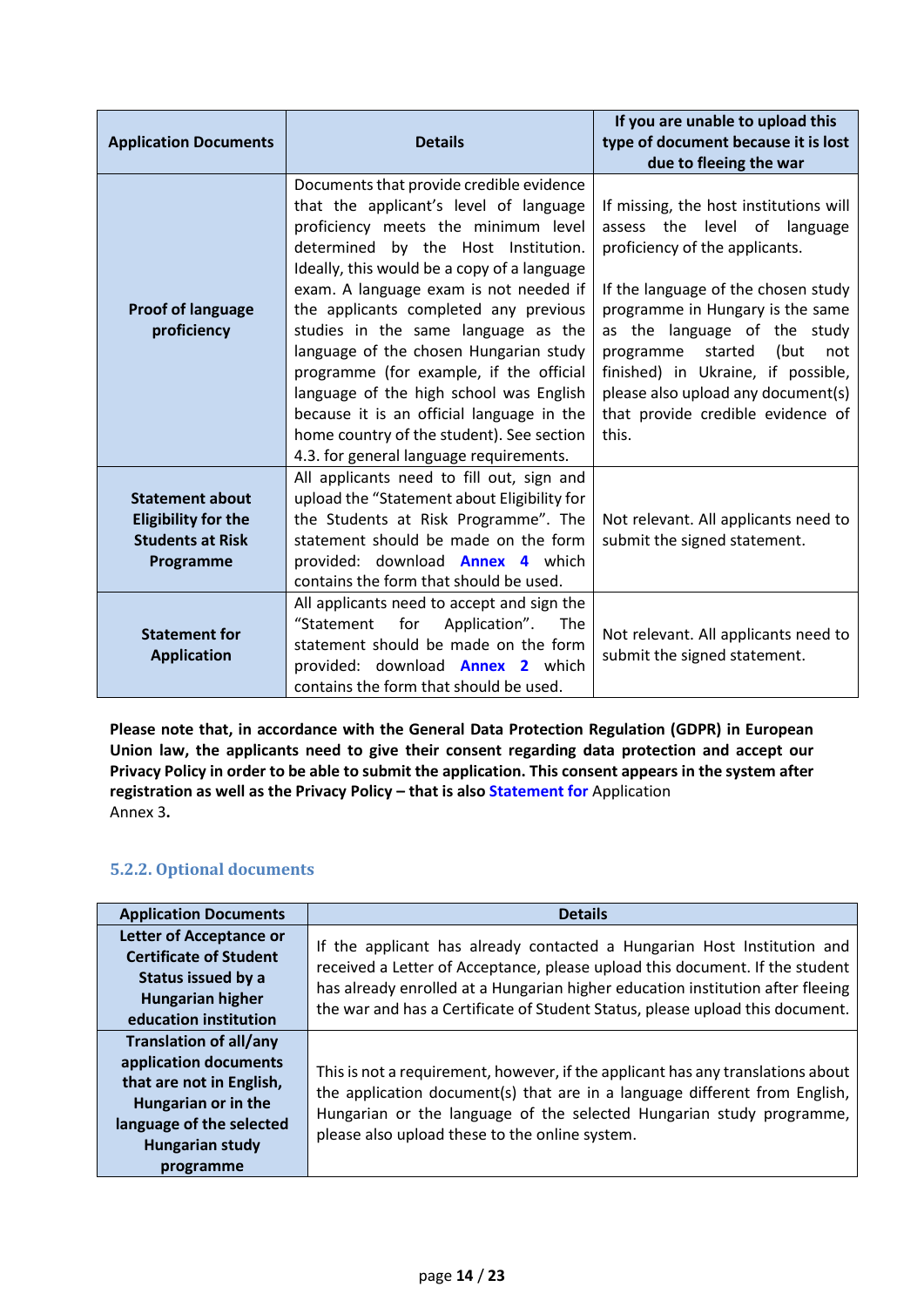#### <span id="page-14-0"></span>**5.2.3. Documents that are currently missing but could be collected later**

It is possible that the applicants did not lose a document due to fleeing the war, but they are unable to get a copy at the time of the application. For example, an international student with a third-country citizenship might have his/her degree and school certificate in their home country. In case of studyrelated documents reviewed by the host institutions (school certificates, transcript of records, proof of language proficiency) these documents might be presented at a later time **depending on the Host Institution's protocols and decision.** For example, a previous diploma might be presented when enrolling in the full degree study programme in autumn 2022 (after the student had the chance to go back to his/her home county in the summer to collect the documents).

If this is the case, it should be clearly indicated on the application form. Also, all application documents or their replacement documents listed in section 5.2.1. should still be uploaded in the system.

## <span id="page-14-1"></span>**5.3. Submitting the Application**

All applications shall be submitted through the online application system of Tempus Public Foundation. After registration, the applicants are able to access the application system and upload the application documents. No hard copies are required. Please make sure that the application is actually submitted, not only saved.

#### **Submitted applications are accepted until 30 April 2022\* (CET 23:59).**

#### **The online application system can be accessed here:**  [apply.stipendiumhungaricum.hu](https://apply.stipendiumhungaricum.hu/)

#### **The application and the evaluation of the applications are continuous. This means that places are filled on a first come, first served basis! We strongly suggest submitting the application as soon as possible!**

\*In case the application period is extended, the Call for Applications will be updated and published on the website of the Programme:<https://stipendiumhungaricum.hu/>

On the application form, the students are entitled to select one study programme of one higher education institution.

**By submitting the application, the applicant declares that all information provided in the online application system of Tempus Public Foundation – including the content of all uploaded documents – are true and correct to the best of their knowledge and belief. MAKING A FALSE STATEMENT RESULTS IN GETTING EXCLUDED FROM THE STIPENDIUM HUNGARICUM SCHOLARSHIP PROGRAMME FOR 10 YEARS!**

It is strongly recommended to register with a valid and properly working e-mail address which is regularly monitored by the applicant. In case there is a change in the address – including during the study period in Hungary – the Host Institution and Tempus Public Foundation should be immediately informed and be provided with the new e-mail address by the applicant/Scholarship Holder. If possible, please avoid using a Hotmail or a Yahoo account because in that case, letters from Tempus Public Foundation usually go to the Spam folder.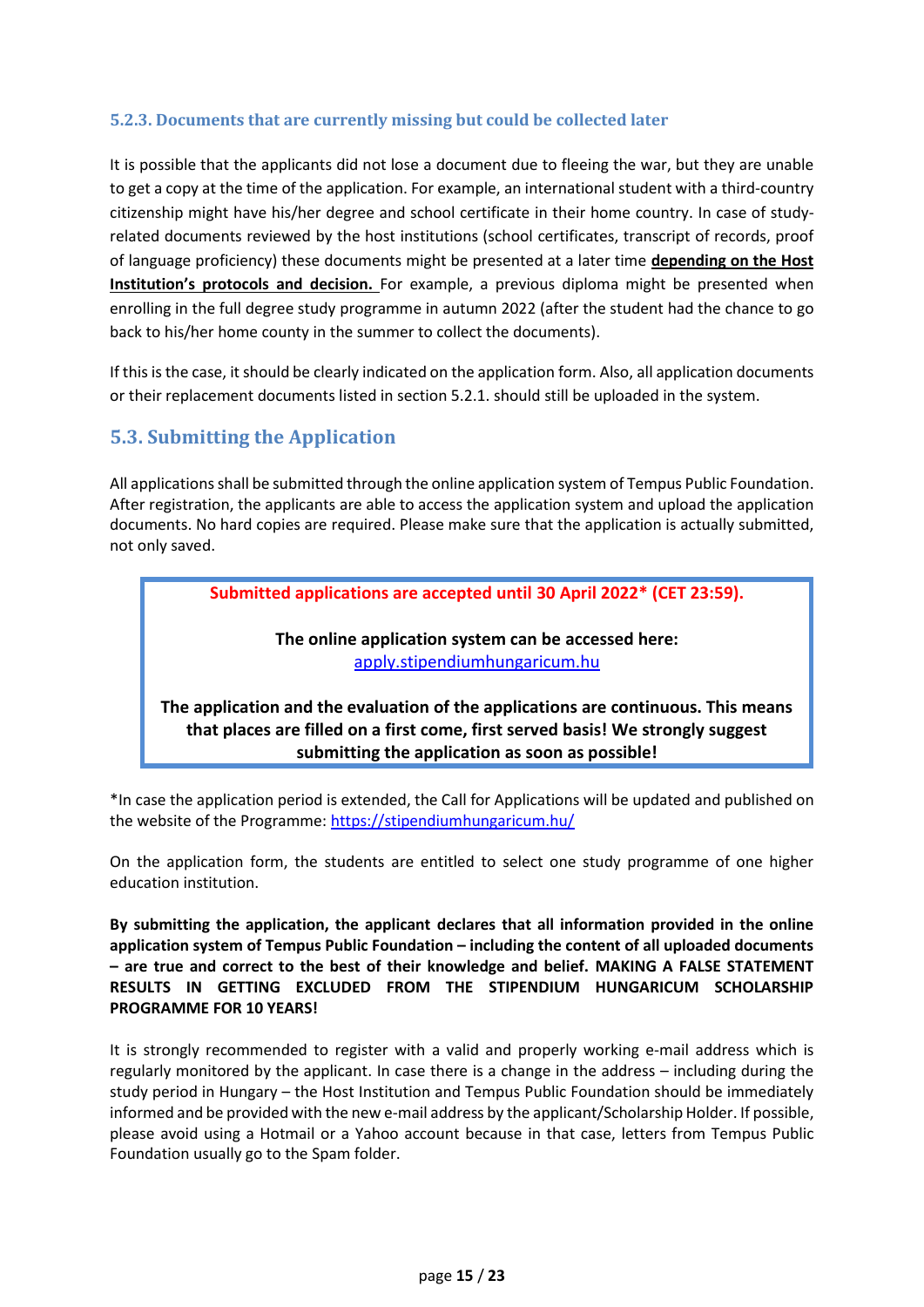## <span id="page-15-0"></span>**5.4. Flow Chart of Application Process**

#### Please note that the dates are indicative.

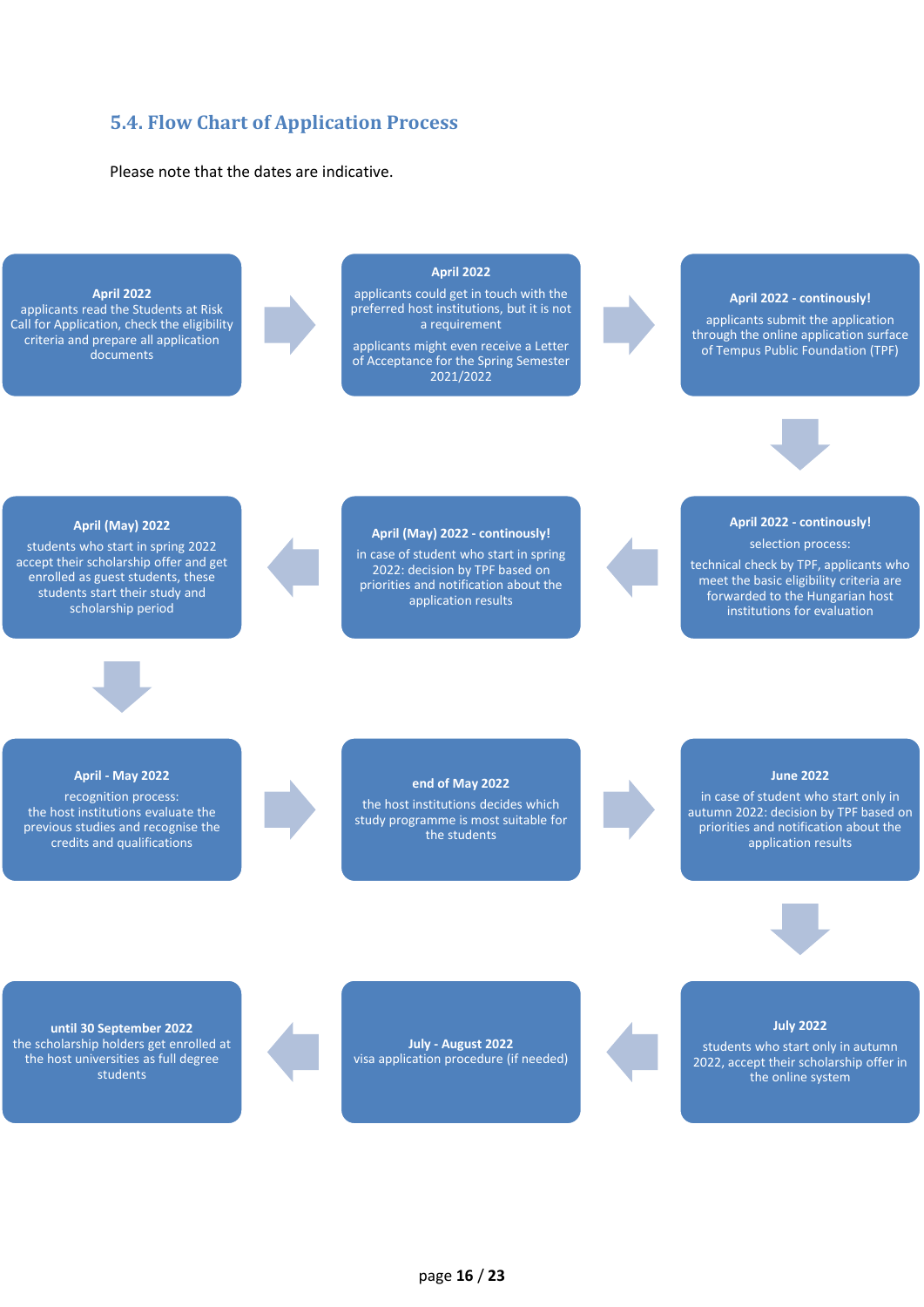## <span id="page-16-0"></span>**5.5. Selection Procedure**

#### <span id="page-16-1"></span>**5.5.1. First phase: technical check**

The applications successfully submitted in Tempus Public Foundation's online application system are checked first. This is called a technical check and is done by Tempus Public Foundation. The technical check is conducted at the same time for all applicants.

Tempus Public Foundation only checks the eligibility of the applicants for the scholarship:

- $\triangleright$  the student status in Ukraine on 24 February 2022, citizenship, age, and possible former Stipendium Hungaricum Scholarship status (if any) - further details are in section 3,
- $\triangleright$  if the Statement about Eligibility for the Students at Risk Programme is properly filled out, signed and uploaded, and if the Statement for Application is signed and uploaded.

**Applicants will be automatically rejected during the technical check if they do not meet the basic eligibility criteria, including those who provided any false information during the application process. Making a false statement results in getting excluded from the Stipendium Hungaricum scholarship programme for 10 years!** 

The technical check is a continuous process throughout and after the application period. The applications that passed the technical check are continuously forwarded to the selected Host Institution. The host institutions run a formal check and examine the content of the uploaded files regarding previous studies and language proficiency. Only applicants having passed the technical check can be considered by the host institutions.

In the case of students with a start date in spring 2022 (=those who study in Hungary in the spring), the host institutions make a decision about approving or rejecting the applicant and inform Tempus Public Foundation. **Getting approved by the Host Institution does not mean that the applicant is approved for the scholarship – please read the next sections.**

#### <span id="page-16-2"></span>**5.5.2. Second phase: priorities and decision**

The Hungarian side reserves the right for further selection. During this pre-selection, priorities might be given based on

- $\triangleright$  the original higher education institution in Ukraine (with student status on 24 February 2022),
	- o e.g., priority might be given if the Ukrainian higher education institution is located in a city that is directly affected by the war
- $\triangleright$  the country where the applicant is staying at the time of application,
	- $\circ$  e.g., priority might be given to those who stay in Hungary during the Spring Semester 2021/2022
- $\triangleright$  the study fields.

Tempus Public Foundation makes a final decision about the applicants.

 $\triangleright$  In the case of students with a **start date in spring 2022**, the decision is made throughout April (May) 2022. Decision-making is continuous in the application period. Those who accept the scholarship offer in the online system enrol at the host university right after the decision is made and receive a scholarship status.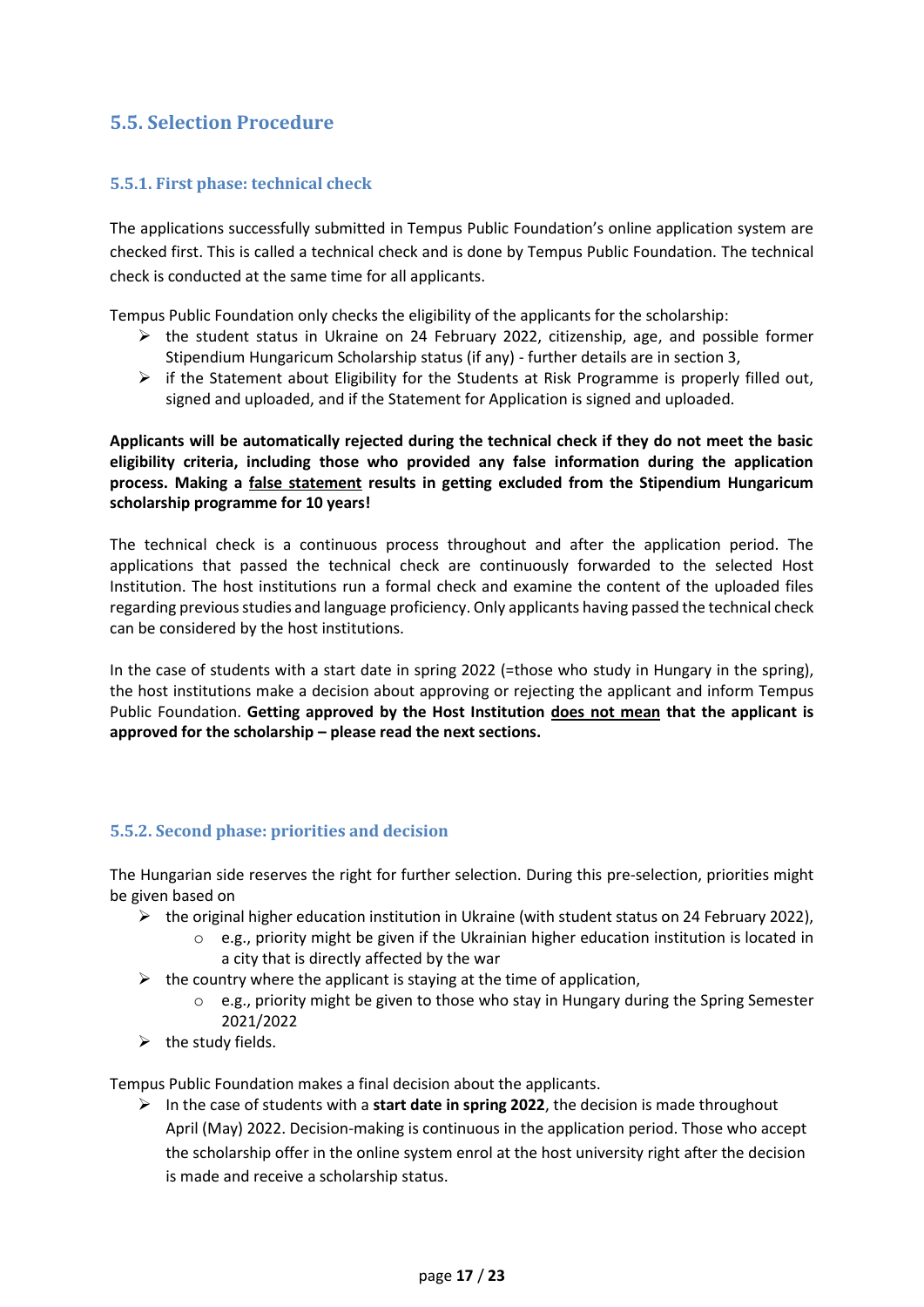➢ In the case of students with a **start date only in autumn 2022**, the decision is made only after the recognition process (see next section), until about the end of June. The approved students need to accept their scholarship offer in the online system in order and get enrolled at the host institution until 30 September 2022.

#### <span id="page-17-0"></span>**5.5.3. Recognition process of the host institutions**

**Throughout spring, the host institutions evaluate the previous studies** and recognise the credits and qualifications they can. This recognition process is conducted in the same period for those who have already received a scholarship and for those who applied to start only in autumn 2022.

The host institutions have direct and continuous access to the online application system; therefore, they are going to assess the documents uploaded in the application system from April. If – after submitting the application package – the applicant manages to find further documents that could confirm their academic history, records, or language proficiency, it is important to send these documents to the host university. The application surface is planned to stay open so that new documents can be uploaded (however, data previously uploaded cannot be changed); therefore, any new documents should be uploaded in the application system (unless the university has a different protocol).

The recognition process is run throughout spring, until about the end of May.

- ➢ **The students who already started their scholarship studies in spring 2022** are evaluated **for the same study programme** that they have already started to attend previously as guest students.
- ➢ In the case of **applicants who applied to start in autumn 2022 and therefore they are not scholarship holders in spring**, the Host Institution makes a decision about **which study programme is most suitable** for the student based on the result of the recognition process and the minimum professional requirements. The Host Institution may decide to admit the applicants to the study programme indicated on the application form, or to any other study programmes within the institution that is involved in the Students at Risk Programme.

In both cases, the Host Institution decides if the applicant can be accepted

- ➢ within the **recognition process, with a transfer** -> in this case, the students start as second-, third-, or higher year students with recognised credits) because of the recognised credits, or
- ➢ within an **entry examination process** -> in this case, the students start as new, first-year students.

In the case of applicants who **applied to start only in autumn 2022**, the selected host institution might decide that an applicant does not meet the requirements for any of their study programmes involved in the Students at Risk Programme.

The host institutions forward the result of the recognition process to Tempus Public Foundation.

**Around the end of June**, the Board of Trustees of Tempus Public Foundation **makes a decision about those applicants who applied to start only in autumn 2022**. These applicants are informed about the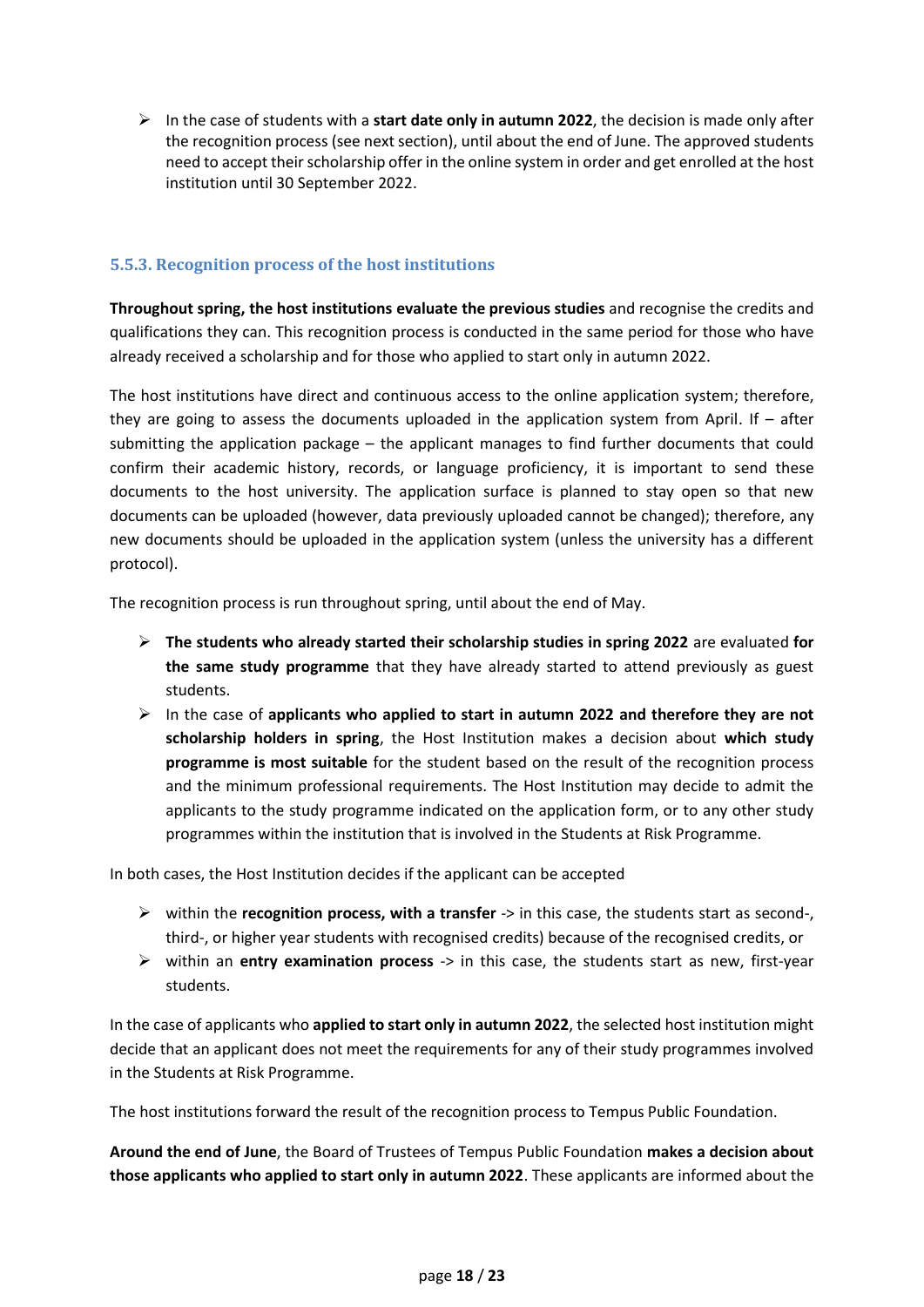final results by Tempus Public Foundation, and the successful applicants accept their scholarship offer in the online system. Scholarship Holders start their visa application procedure if needed and organise their travel to Hungary.

All scholarship holders enrol at the approved host universities on the approved full degree study programme **as full degree (not guest) students** until 30 September 2022.

- $\triangleright$  The students who received a scholarship in spring 2022 continue their scholarship status in a full degree programme starting from autumn 2022 (or from the time of the Host Institution's decision about this - provided that the time of the decision is earlier than the start of the Autumn Semester 2022/23).
- $\triangleright$  The students applied to start in autumn 2022 and did not receive a scholarship in spring 2022 start their scholarship status in the Autumn Semester 2022/23.

## <span id="page-18-0"></span>**6. Studying in Hungary**

We highly recommend all applicants to visit our Study in Hungary website [\(www.studyinhungary.hu\)](http://www.studyinhungary.hu/) for detailed information about life and education in Hungary.

Please note that the Students at Risk Programme does not fully cover all incurring costs of the Scholarship Holder. It means that the students need to add their own financial resources in order to cover all living expenses in Hungary. All applicants are highly advised to check the expected living expenses both in Hungary and in the city that they wish to live in before applying; please do check our Cost of Living Calculator by clicking here: [http://www.studyinhungary.hu/living-in](http://www.studyinhungary.hu/living-in-hungary/menu/your-costs-of-living.html)[hungary/menu/your-costs-of-living.html](http://www.studyinhungary.hu/living-in-hungary/menu/your-costs-of-living.html)

**The following two sections provide information primarily for those who left Hungary and will return for studies only for autumn 2022.** 

## <span id="page-18-1"></span>**6.1. Visa Applications**

You are requested to **start your visa application process immediately** after receiving the positive decision about the scholarship. Officially, it may take 30 days until a visa is issued. In order to apply for a visa to Hungary, you need to contact the competent consular office. For more information please contact the website of the Hungarian Ministry of Foreign Affairs and Trade (https://konzuliszolgalat.kormany.hu/hu-missions-abroad and [http://konzuliszolgalat.kormany.hu/en\)](http://konzuliszolgalat.kormany.hu/en) and the Directorate-General for Aliens Policing [\(http://oif.gov.hu\)](http://oif.gov.hu/).

Please note that the citizens of some countries do not need a visa to enter Hungary due to the Visa Waiver Agreements. At the time of writing, these countries include Albania, Argentine, Bosnia and Herzegovina, Brazil, Chile, Colombia, Georgia, Israel, Japan, Mexico, Moldova, Montenegro, North Macedonia, Panama, Peru, Republic of Korea, Serbia, Singapore, Ukraine and Uruguay – as well as the passport of the special administrative territory of Hong Kong and Macao.

Please make sure to visit the Consular Services website for up-to-date information about your country: [http://konzuliszolgalat.kormany.hu/visa-waiver-agreements.](http://konzuliszolgalat.kormany.hu/visa-waiver-agreements)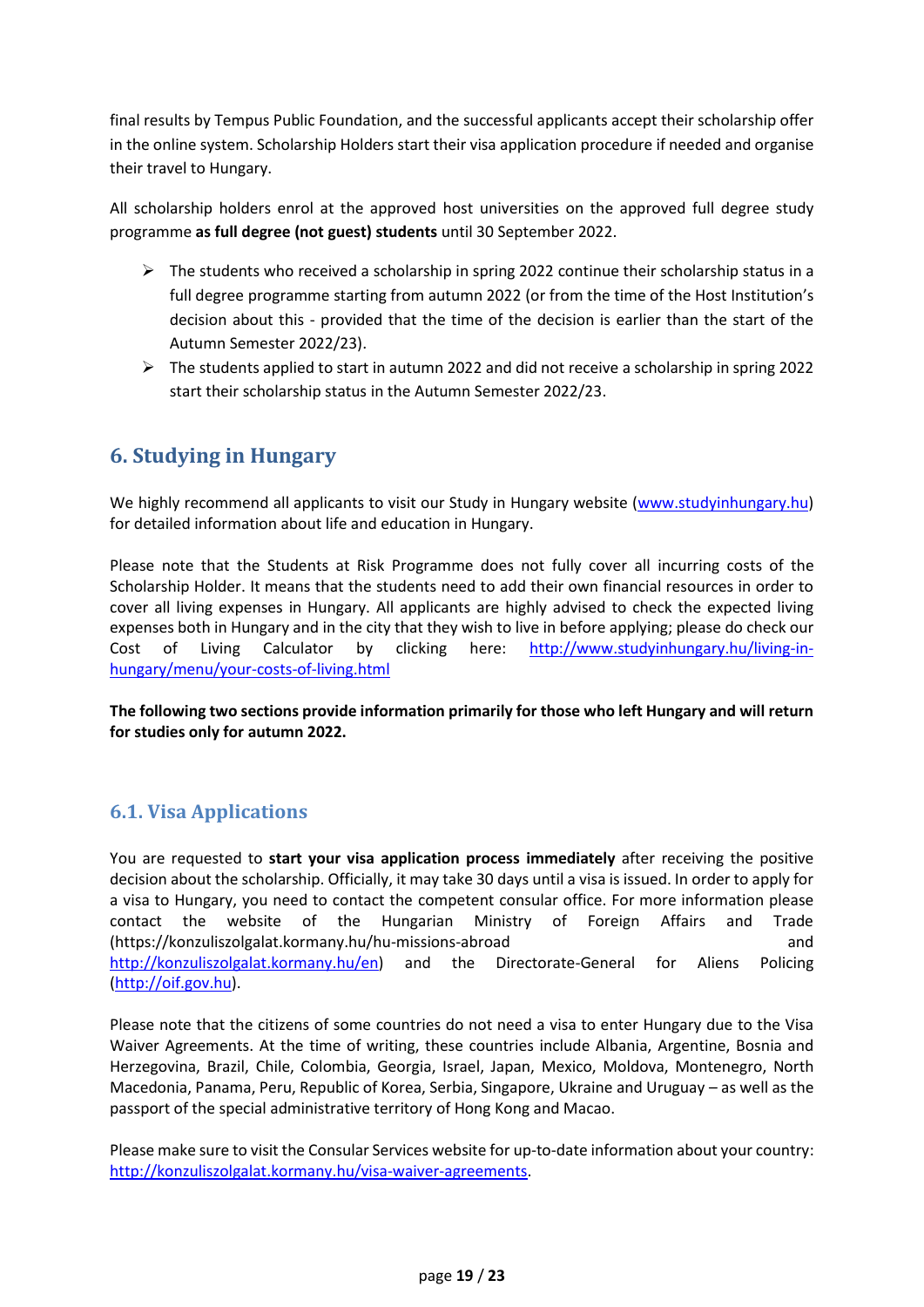Please note that the Scholarship Holder status does not automatically guarantee a visa.

Please note that it is the responsible authorities that applicants should contact regarding questions about the residence permits and visa.

## <span id="page-19-0"></span>**6.2. Arrival and enrolment for those who start in autumn 2022**

#### **Any possible changes in the entry and enrolment system due to the COVID-19 pandemic situation will be posted on our website[: https://stipendiumhungaricum.hu/.](https://stipendiumhungaricum.hu/)**

We highly recommend all applicants to visit our Study in Hungary website [\(www.studyinhungary.hu\)](http://www.studyinhungary.hu/) for detailed information about life and education in Hungary. As mentioned in Section 1.3, please also check the expected living expenses with our [Cost of Living Calculator.](http://www.studyinhungary.hu/living-in-hungary/menu/your-costs-of-living.html)

scholarship holders are required to inform the Students at Risk/Stipendium Hungaricum coordinator of their Host Institution (please see contact details on our website) about their expected date of arrival 30 – but not less than 15 – days before arrival.

Successful applicants are expected to make their own travel arrangements to Hungary – no financial provisions will be provided for travel expenses by the Hungarian side. In accordance with current legislation, scholarship holders are entitled to be exempt from the payment of any fees related to their admission to Hungary. No visa, administrative services or additional contribution is given to family members or accompanying persons.

Scholarship holders are expected to obtain their visa, arrive in Hungary and **register at the Host Institution no later than 30 September 2022** or the date set by the host institutions. The applicant who is granted the scholarship must enrol at the Host Institution in the semester in which she/he was granted admission.

In principle, it is **not possible to postpone the start of the scholarship studies** to another semester or academic year – except for very special, unforeseeable, force majeure cases described in the Operational Regulations, with the special approval of Tempus Public Foundation. Therefore, in principle, if the Scholarship Holder does not enrol until 30 September 2022– or the date set by the host institutions, she/he will be automatically excluded from the scholarship programme.

Please note that scholarship holders will undergo medical examinations from the beginning of autumn 2022, organised by universities upon the students' arrival (it is free of charge for scholarship holders).

## <span id="page-19-1"></span>**6.3. Rights and Obligations**

#### <span id="page-19-2"></span>**6.3.1. Operational Regulations, GDPR and Student Contract**

**All scholarship holders are bound by the Operational Regulations of the Stipendium Hungaricum Programme. Please make sure to read it carefully in [Annex 1.](#page-22-4) The following text contains summarised extracts from the Operational Regulations; however, all scholarship holders must read the full text of the regulations.**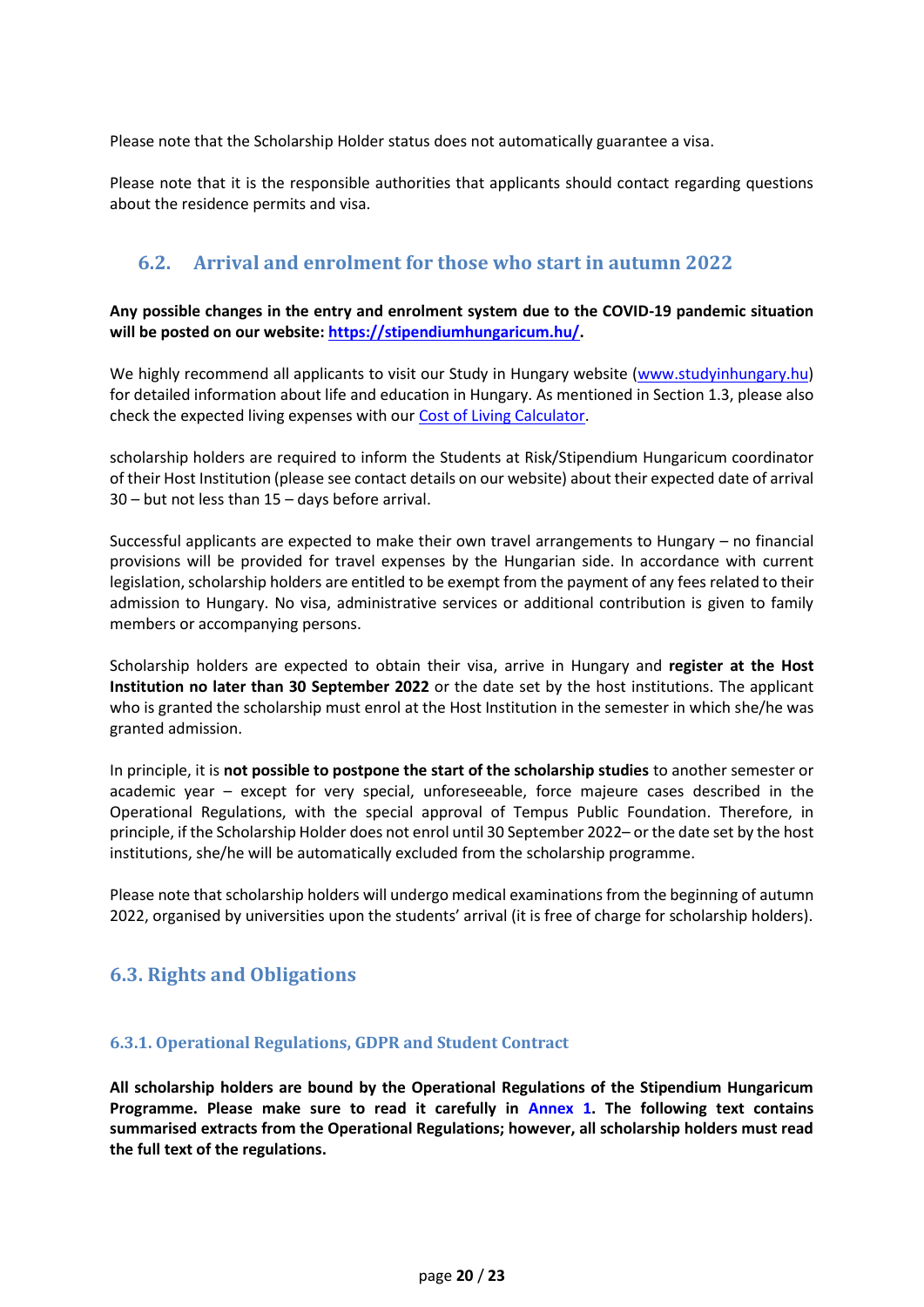Scholarship holders are required to sign a scholarship contract with the Host Institution including study-related details and the rights and obligations of the scholarship holders (see a general sample for Stipendium Hungaricum students [on our website](https://stipendiumhungaricum.hu/apply/) or at the end of the Operational Regulations).

**The scholarship is a contribution to the living costs of the Scholarship Holder only; therefore – within the framework of the programme – visa-related assistance, additional allowance and administrative services are not provided for any accompanying people or family members. The scholarship contract is exclusively between the Scholarship Holder and the Host Institution.**

The scholarship holders are expected to follow the regulations of the Host Institution and continue their studies in good faith, to the best of their abilities, in order to meet the academic requirements of the study programme and thus finish the programme successfully. By accepting the scholarship, the scholarship holders agree to participate in the alumni system of the programme that supports the maintenance of relationships with other scholarship holders and facilitates the flow of information – such as the alumni website, alumni events and surveys about the satisfaction of students, career monitoring, and the evaluation of research activities.

Please note that the Operational Regulations of the Programme is subject to change, and the scholarship holders are bound by the prevailing regulations at any given time.

Please note that, in accordance with the General Data Protection Regulation (GDPR) in European Union law, all applicants need to give consent regarding data protection and accept the Privacy Policy (se[e](#page-22-5) **[Annex 3](#page-22-5)**) in order to be able to submit an application. These consents appear in the online application system after registration.

#### <span id="page-20-0"></span>**6.3.2. Staying in Hungary**

Scholarship holders are obliged to live and study in Hungary; therefore, they are not allowed to live habitually in any other country during the study period, otherwise their Scholarship Holder status will be terminated.

#### <span id="page-20-1"></span>**6.3.3. Other Scholarships and Double Financing**

As the Students at Risk scholarship covers the entire period of the studies, the scholarship holders are not entitled to use financial support for getting enrolled in full time or partial (exchange) study programmes outside Hungary (e.g., Erasmus +, CEEPUS, Campus Mundi). They can only participate in conferences or research activities that are professionally relevant for their studies. These activities should not exceed 14 days or in any way prevent the student from habitually living in Hungary.

Applicants are also not eligible to receive the Students at Risk scholarship in case they have another concurrent scholarship from the Hungarian central budget for studies in Hungary. If the Scholarship Holder was awarded more than one scholarship, she/he has to choose one of the scholarships and withdraw from the others. However, the host institutions are allowed to provide additional financial support for the students on a social, performance-related, or other basis.

In accordance with the regulations of Government Decree 51/2007. (III. 26.), scholarship holders are entitled to be awarded with the National Higher Education Scholarship ("nemzeti felsőoktatási ösztöndíj").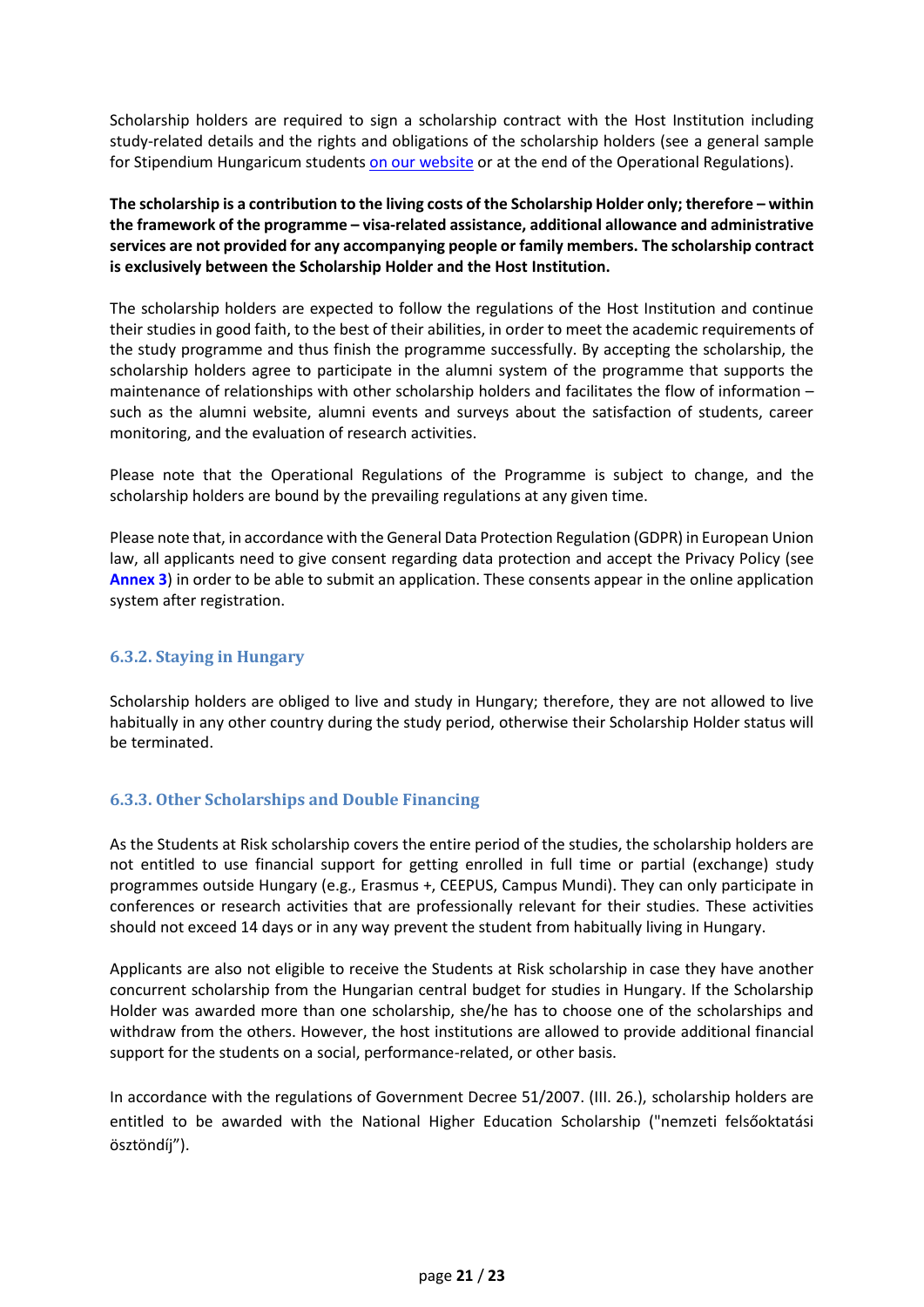#### <span id="page-21-0"></span>**6.3.4. Termination of Scholarship Status**

In accordance with the Operational Regulations of the programme, the scholarship status is terminated if

- $\triangleright$  the Scholarship Holder withdraws from the scholarship in writing (sent to both Tempus Public Foundation and the Host Institution),
- $\triangleright$  after accepting his/her scholarship, the Scholarship Holder does not travel to Hungary and does not start his/her studies (if he/she does not notify Tempus Public Foundation of this fact, he/she cannot apply for the Stipendium Hungaricum Programme in the next 3 years)
- $\triangleright$  the Scholarship Holder had obtained a degree at the study programme supported by the scholarship,
- $\triangleright$  the Scholarship Holder has used up all the awarded scholarship semesters and had not submitted an extension request; or in case the student is not entitled for extension,
- $\triangleright$  the Scholarship Holder does not comply with the regulations of the programme regarding the obligation of living habitually in Hungary,
- $\triangleright$  the Scholarship Holder receives Hungarian citizenship (including those with dual citizenships)
- ➢ as a result of institutional disciplinary or criminal proceedings against the Scholarship Holder, the Scholarship Holder is expelled, and for this reason Tempus Public Foundation asks the Host Institution to terminate the scholarship status,
- $\triangleright$  in other cases described in the Operational Regulations of the programme in effect.

# <span id="page-21-1"></span>**7. Contact Details**

Please visit our [www.stipendiumhungaricum.hu](http://www.stipendiumhungaricum.hu/) and [www.studyinhungary.hu](http://www.studyinhungary.hu/) websites for more details. Please contact the Study in Hungary Department of Tempus Public Foundation in one of the following ways in case you need any further information.

#### **Please note that it is the responsible authorities that applicants should contact regarding questions about the residence permits and visa.**

| <b>Contact Tempus Public Foundation</b> |                                                    |  |
|-----------------------------------------|----------------------------------------------------|--|
| Website of the Programme                | https://stipendiumhungaricum.hu/                   |  |
|                                         | https://stipendiumhungaricum.hu/studentsatrisk/    |  |
| Skype                                   | "stipendiumhungaricum"                             |  |
| E-mail                                  | studyinhungary@tpf.hu                              |  |
| Phone                                   | +36-1-236-5040                                     |  |
| Facebook                                | https://hu-hu.facebook.com/studyinhungaryofficial/ |  |
| <b>Information about Hungary</b>        | www.studyinhungary.hu                              |  |
| Costs of Living Calculator              | click here                                         |  |

| <b>Contact the Hungarian higher education institutions</b> |                                              |  |
|------------------------------------------------------------|----------------------------------------------|--|
| Contact details of institutional coordinators              | check it in the application system:          |  |
| Details of available study programmes                      | https://apply.stipendiumhungaricum.hu/ or in |  |
|                                                            | the Study Finder                             |  |